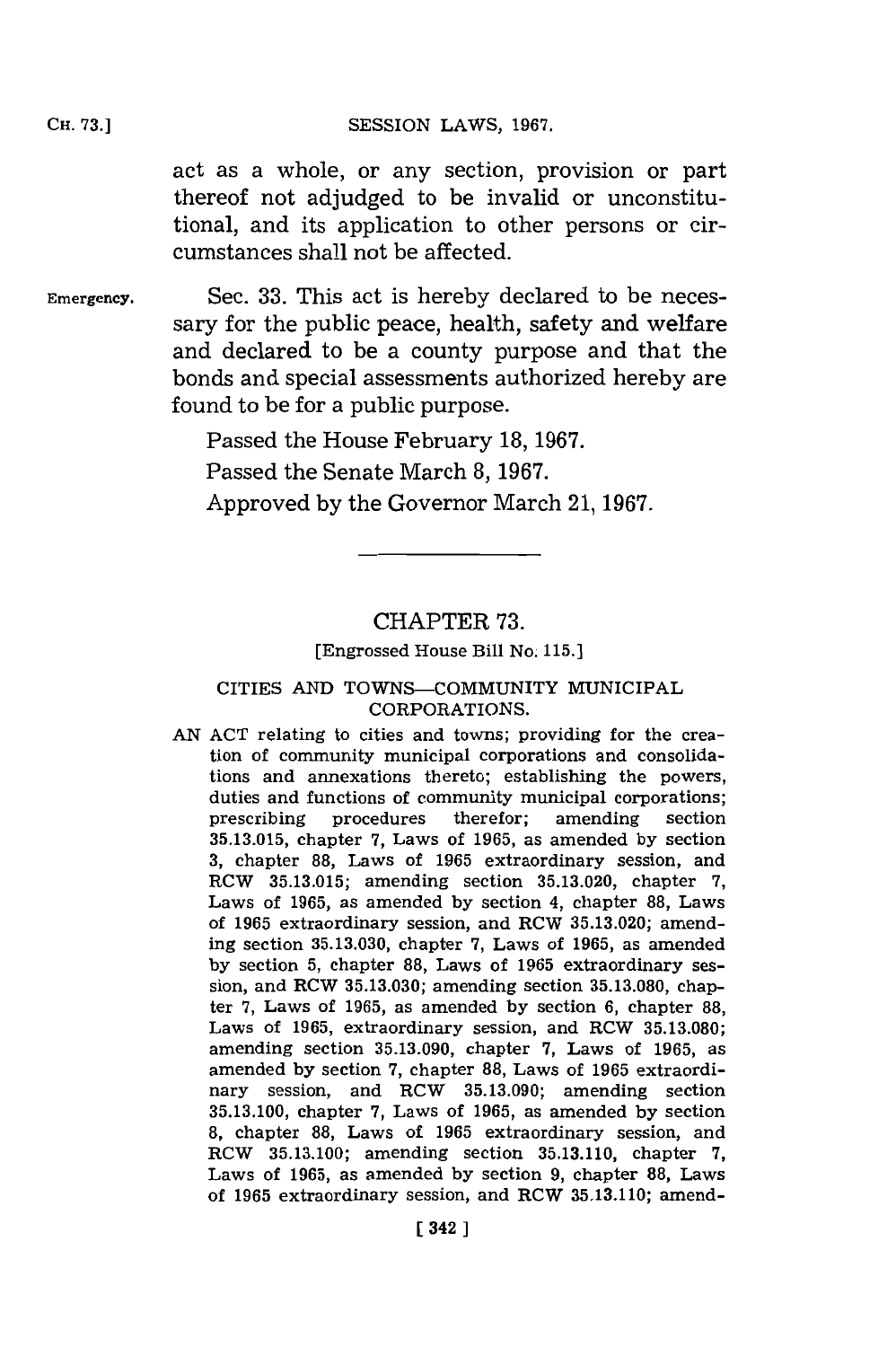ing section **35.10.210,** chapter **7,** Laws of **1965** and RCW **35.10.210;** amending section **35.10.220,** chapter **7,** Laws of **1965** and RCW **35.10.220;** amending section **35.10.230,** chapter **7,** Laws of **1965** and RCW **35.10.230;** amending section 35.10.240, chapter **7,** Laws of **1965** and RCW 35.10.240; amending section **35.10.260,** chapter **7,** Laws of **1965** and RCW **35.10.260;** amending section **35.10.270,** chapter **7,** Laws of **1965** and RCW **35.10.270;** amending section **35.10.280,** chapter **7,** Laws of **1965** and RCW **35.10.280;** and amending section **35.10.290,** chapter **7,** Laws of **1965** and RCW **35.10.290.**

# *Be it enacted by the Legislature of the State of Washington:*

Section **1.** Whenever cities are consolidated or **Cities and** cities of the third or fourth classes are annexed **towns-An-nexation-Consolidation.** pursuant to the provisions of chapter **35.10** RCW, or unincorporated territory is annexed **by** a city pur-**municipal cor- porations.** suant to the provisions of chapter **35.13** RCW, community municipal corporations may be organized in the manner provided for in this **1967** amendatory act for the following service areas:

**(1)** The entire territory within the boundaries of the least populous of two cities consolidated pursuant to chapter **35.10** RCW;

(2) The entire territory within the boundaries of any city of the third or fourth class which has become annexed to a city of the first class pursuant to chapter **35.10** RCW; and

**(3)** The territory comprised of all or a part of an unincorporated area annexed to a city pursuant to chapter **35.13** RCW, if (a) the service area is such as would be eligible for incorporation as a city or town or **(b)** the service area has a minimum population of not less than three hundred inhabitants and ten percent of the population of the annexing city or (c) the service area has a minimum population of not less than one thousand inhabitants.

No territory shall be included in the service area of more than one community municipal corporation. Whenever a new community municipal corporation

**Creation of community**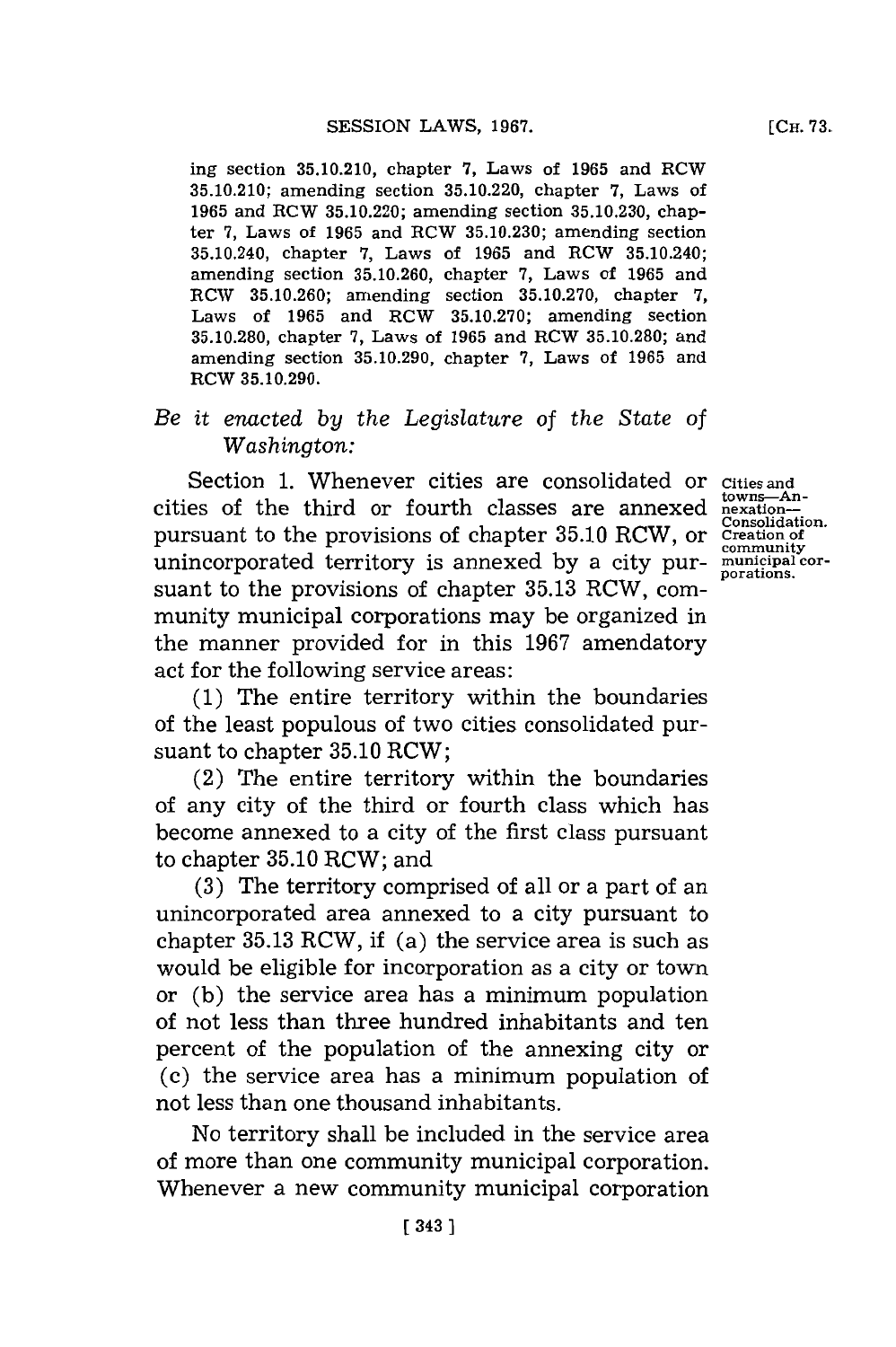is formed embracing all of the territory of an existing community municipal corporation, the prior existing community municipal corporation shall be deemed to be dissolved on the effective date of the new corporation.

**Community<br>municipal cor-<br>porations Community**<br>Community<br>council—Com**position.**

Sec. 2. **A** community municipal corporation shall be governed **by** a community council composed as **follows:**

**(1)** As to a service area comprising the territory within the boundaries of the least populous of two consolidated cities, the members of the city council or commission of the least populous of the two cities shall be the members of the original community council. If the voters within the service area have elected to continue the community municipal corporation in existence as provided for in section **6** of this **1967** amendatory act, the membership of any such subsequent council shall be the same in number as the original council and such subsequent members shall be elected to consecutively numbered positions at the continuation election from qualified electors residing within the service area.

(2) As to a service area comprising the territory within a city of the third or fourth class annexed to a city of the first class, the members of the city council or commission of the third or fourth class city shall be the members of the original community council. If the voters within the service area have elected to continue the community municipal corporation in existence as provided for in section **6** of this **1967** amendatory act, the membership of any such subsequent council shall be the same in num- 'ber as the original council and such subsequent members shall be elected to consecutively numbered positions at the continuation election from qualified electors residing within the service area.

**(3)** As to a service area comprising all or part of an unincorporated area annexed to a city, the com-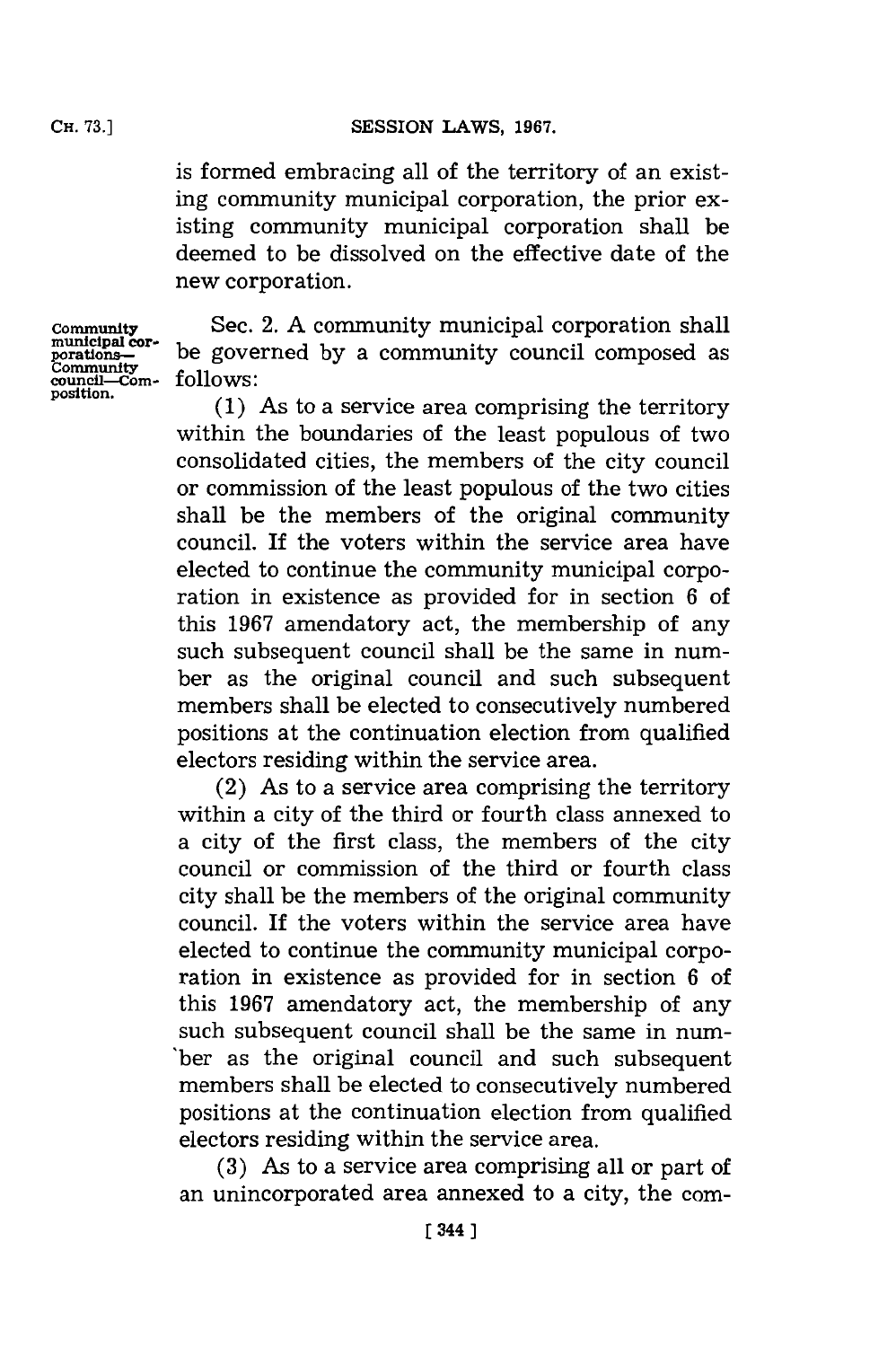munity council shall consist of five members. Initial council members shall be elected concurrently with the annexation election to consecutively numbered positions from qualified electors residing within the service area. Declarations of candidacy and withdrawals shall be in the same manner as is provided for members of the city council or other legislative body of the city to which annexation is proposed. Subsequent council membership shall be the same in number as the initial council and such members shall be elected to consecutively numbered positions at the continuation election pursuant to section **6** of this **1967** amendatory act from qualified electors residing within the service area.

(4) Terms of original council members shall be coexistent with the original term of existence of the community municipal corporation and until their successors are elected and qualified. Vacancies in any council shall be filled for the remainder of the unexpired term **by** a majority vote of the remaining members.

Sec. **3.** Each community council shall be staffed **by** a deputy to the city clerk of the city with which the service area is consolidated or annexed and shall be provided with such other clerical and technical assistance and a properly equipped office as may be necessary to carry out its functions.

Each community council shall elect a chairman and vice chairman from its membership. **A** majority of the council shall constitute a quorum. Each action of the community municipal corporation shall be **by** resolution approved **by** vote of the majority of all the members of the community council. Meetings shall be held at such times and places as provided in the rules of the community council. Members of the community council shall receive no compensation.

The necessary expenses of the community council shall be budgeted and paid **by** the city.

**Community municipal corporations.** Community<br>
council-Staff<br>
-Officers-**Meetings.**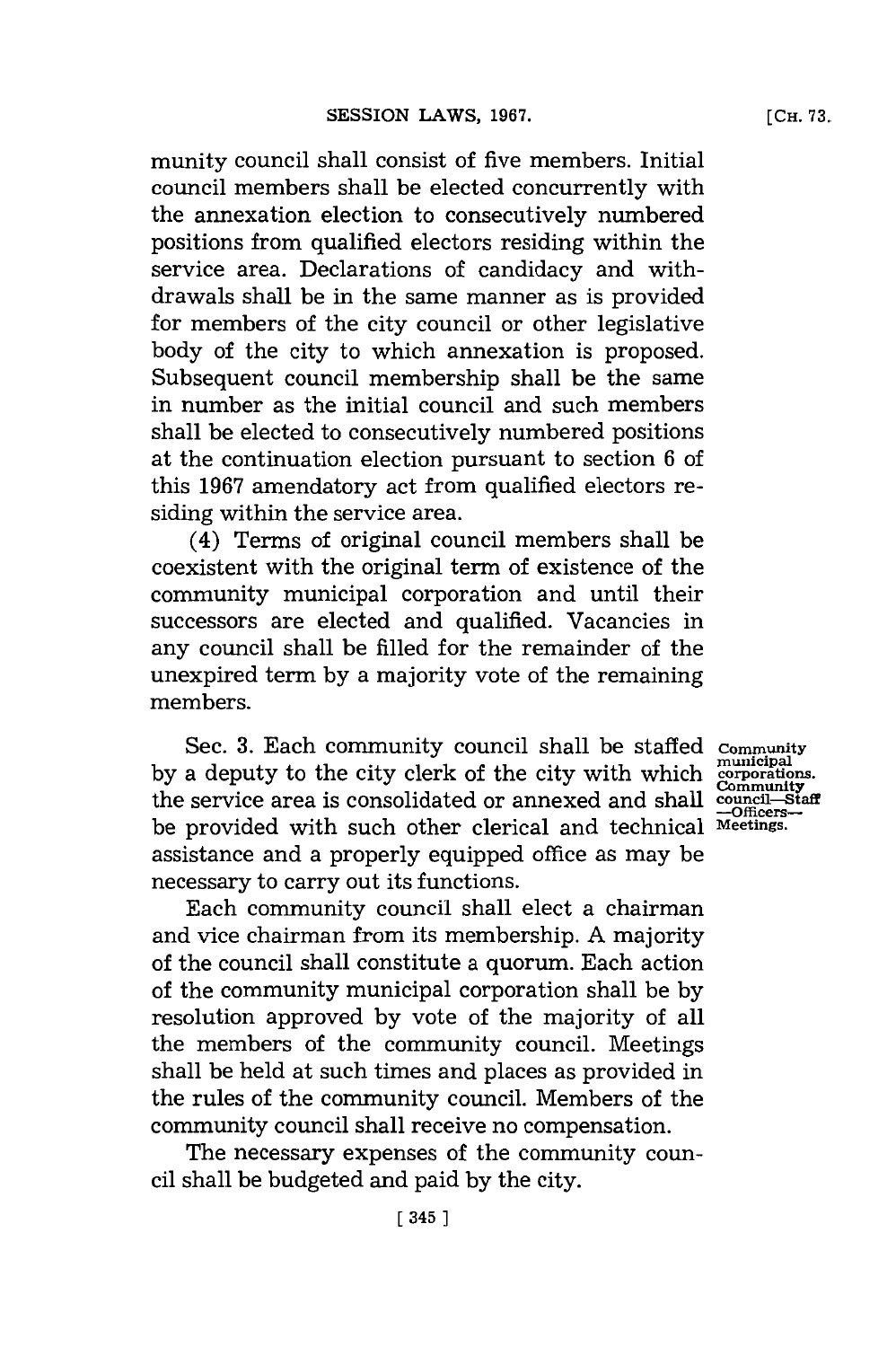**CH. 73.)**

**Cities and towns-Com-munity council approval of** approval of<br>municipal ac-<br>tions—Effect<br>of disapproval.

Sec. 4. The adoption, approval, enactment, amendment, granting or authorization **by** the city council or commission of any ordinance or resolution applying to land, buildings or structures within any community council corporation shall become effective within such community municipal corporation either on approval **by** the community council, or **by** failure of the community council to disapprove within sixty days of final enactment, with respect to the following:

**(1)** Comprehensive plan;

(2) Zoning ordinance;

**(3)** Conditional use permit, special exception or variance;

(4) Subdivision ordinance;

**(5)** Subdivision plat;

**(6)** Planned unit development.

Disapproval **by** the community council shall not affect the application of any ordinance or resolution affecting areas outside the community municipal corporation.

Upon annexation or consolidation, pending the effective enactment or amendment of a zoning or land use control ordinance, without disapproval of the community municipal corporation, affecting land, buildings, or structures within a community municipal corporation, the zoning ordinance, resolution or land use controls applicable to the annexed or consolidated area, prior to the annexation or consolidation, shall remain in effect within the community municipal corporation and be enforced **by** the city to which the area is annexed or consolidated.

Whenever the comprehensive plan of the city, insofar as it affects the area of the community municipal corporation has been submitted as part of an annexation proposition and approved **by** the voters of the area proposed for annexation pursuant to chapter **88,** Laws of **1965** extraordinary session, such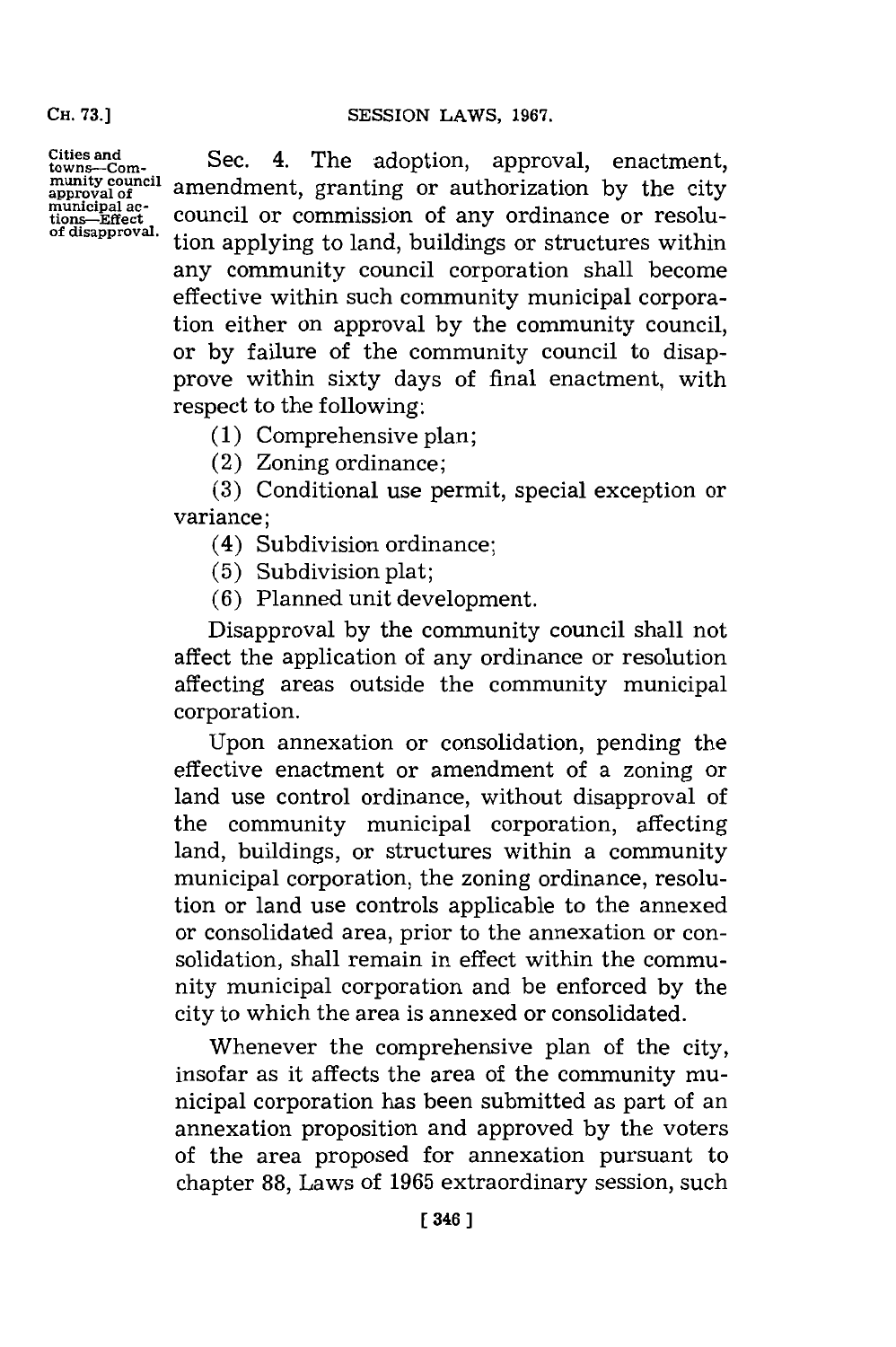action shall have the same force and effect as approval **by** the community council of the comprehensive plan, zoning ordinance and subdivision ordinance.

Sec. 5. In addition to powers and duties relating community to approval of zoning regulations and restrictions as <sup>municip</sup> set forth in section 4 of this **1967** amendatory act, a **duties.** community municipal corporation acting through its community council may: **municipal**

**(1)** Make recommendations concerning any proposed comprehensive plan or other proposal which directly or indirectly affects the use of property or land within the service area;

(2) Provide a forum for consideration of the conservation, improvement or development of property or land within the service area; and

**(3)** Advise, consult, and cooperate with the legislative authority of the city on any local matters directly or indirectly affecting the service area.

Sec. 6. The original terms of existence of any <sub>Term of com-</sub> Sec. 6. The original terms of existence of any <sub>Term of com-</sub><br>community municipal corporation shall be for at musity muleast four years and until the first Monday in Janu- of existence ary next following a regular municipal election held **Election proce-dure.** in the city.

Any such community municipal corporation may be continued thereafter for additional periods of four years' duration with the approval of the voters at an election held and conducted in the manner provided for in this section.

Authorization for a community municipal corporation to continue its term of existence for each additional period of four years may be initiated pursuant to a resolution or a petition in the following manner:

(1) A resolution praying for such continuation may be adopted **by** the community council and shall be filed not less than seven months prior to the end

**Powers and**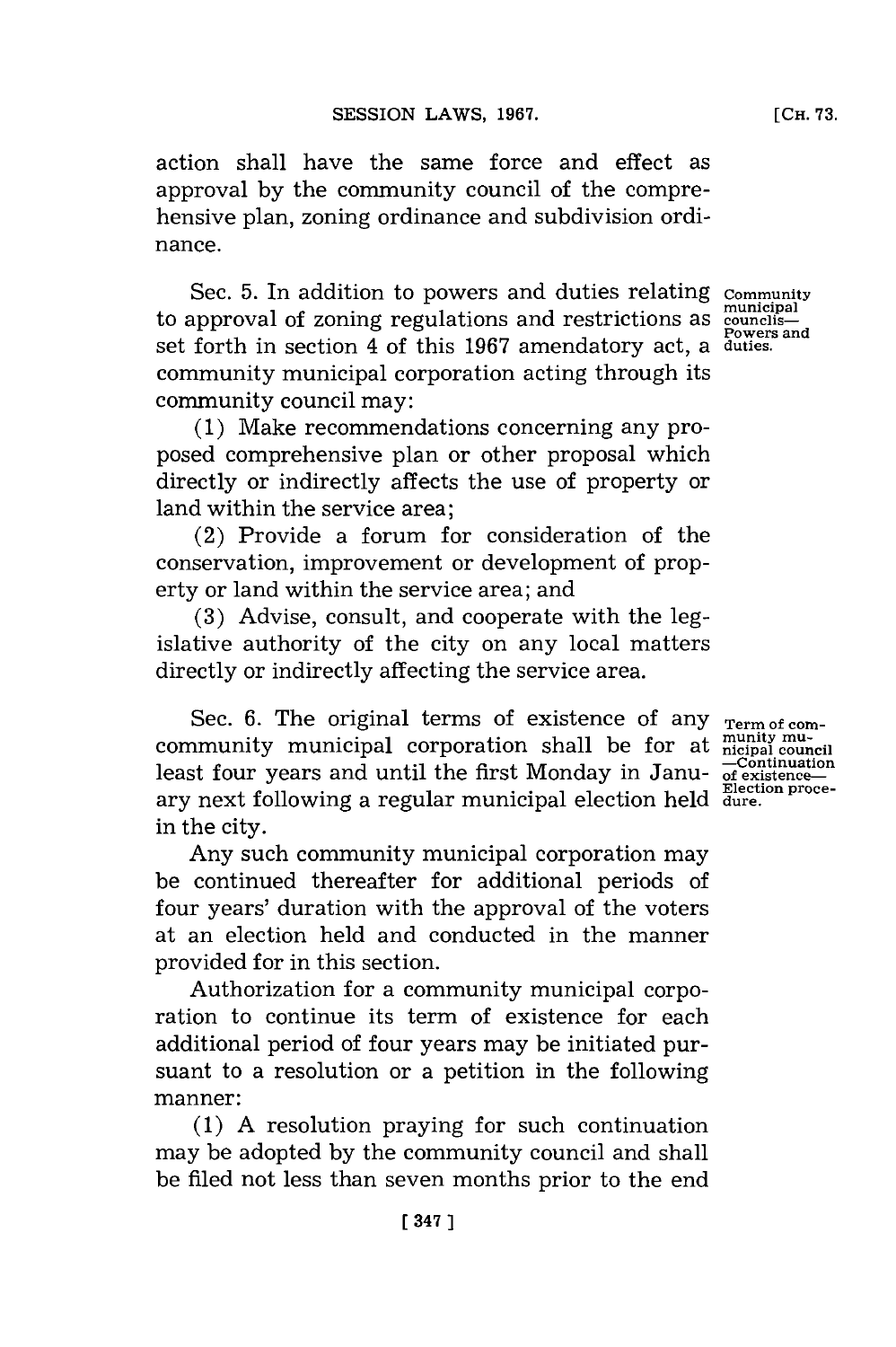**CH. 73.]**

**Term of com- munity mu- nicipal council -Continuation of existence-Election proce- dure.** of the term of existence of such corporation with the city council or other legislative body of the city in which the service area is located.

(2) **A** petition for continuation shall be signed **by** at least ten percent of the registered voters residing within the service area and shall be filed not less than six months prior to the end of the term of existence of such corporation with the city council or other legislative body of the city in which the service area is located.

At the same election at which a proposition is submitted to the voters of the service area for the continuation of the community municipal corporation for an additional period of fours years, the community council members of such municipal corporation shall be elected. The positions on such council shall be the same in number as the original or initial council and shall be numbered consecutively and elected at large. Declarations of candidacy and withdrawals shall be in the same manner as is provided for members of the city council or other legislative body of the city.

Upon receipt of a petition, the city clerk shall examine the signatures thereon and certify to the sufficiency thereof. No person may withdraw his name from a petition after it has been filed.

Upon receipt of a valid resolution or upon duly certifying a petition for continuation of a community municipal corporation, the city clerk with whom the resolution or petition was filed shall cause a proposition on continuation of the term of existence of the community municipal corporation to be placed on the ballot at the next city general election. No person shall be eligible to vote on such proposition at such election unless he is a qualified voter and resident of the service area.

The ballots shall contain the words "For continuation of community municipal corporation" and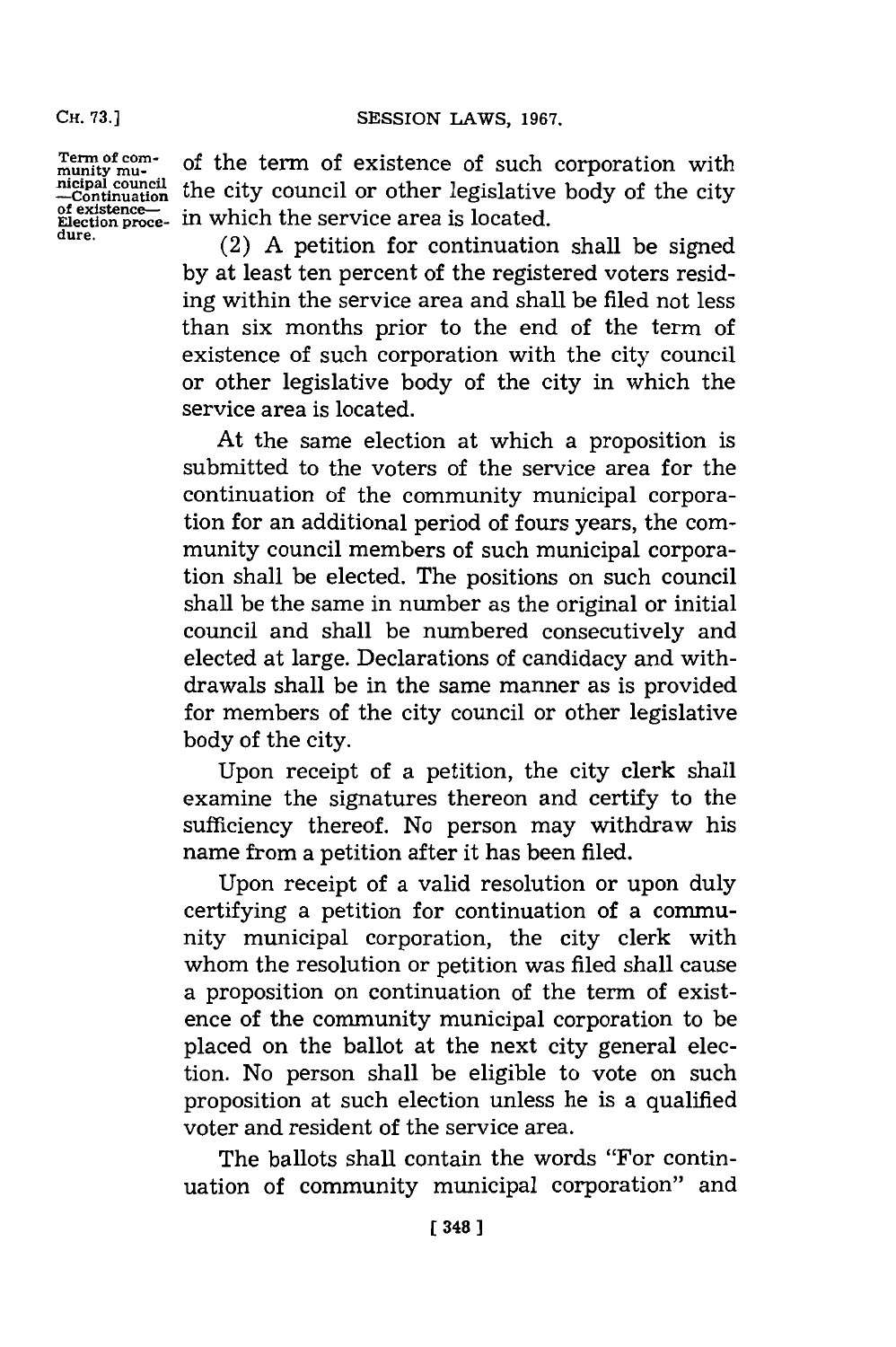[Сн. 73.

"Against continuation of community municipal corporation" or words equivalent thereto, and shall also contain the names of the candidates to be voted for to **fill** the positions on the community council. The names of all candidates to be voted upon shall be printed on the ballot alphabetically in groups under the numbered position on the council for which they are candidates.

If the results of the election as certified **by** the county canvassing board reveal that a majority of the votes cast are for continuation, the municipal corporation shall continue in existence for an additional period of four years, and certificates of election shall be issued to the successful candidates who shall assume office at the same time as members of the city council or other legislative body of the city.

Sec. 7. Section 35.13.015, chapter 7, Laws of 1965 RCW 35.13.015<br> **amonded** by section 3, abantar 99, Laws of 1965 amended. as amended **by** section **3,** chapter **88,** Laws of **1965 amended.** extraordinary session and RCW **35.13.015** are each amended to read as follows:

In addition to the method prescribed **by** RCW **Cities and 35.13.020** for the commencement of annexation pro- **ationof unin**ceedings, the legislative body of any city or town areas. Resolumay, whenever it shall determine by resolution that **the procedure**. the best interests and general welfare of such city or town would be served **by** the annexation of unincorporated territory contiguous to such city or town, file a certified copy of the resolution with the board of county commissioners of the county in which said territory is located. The resolution of the city or town initiating such election shall describe the boundaries of the area to be annexed, as nearly as may be state the number of voters residing therein, pray for the calling of an election to be held among the qualified voters therein upon the question of annexation, and provide that said city or town will pay the cost of the annexation election. The resolution may require that there also be submitted to the

**tion for elec-**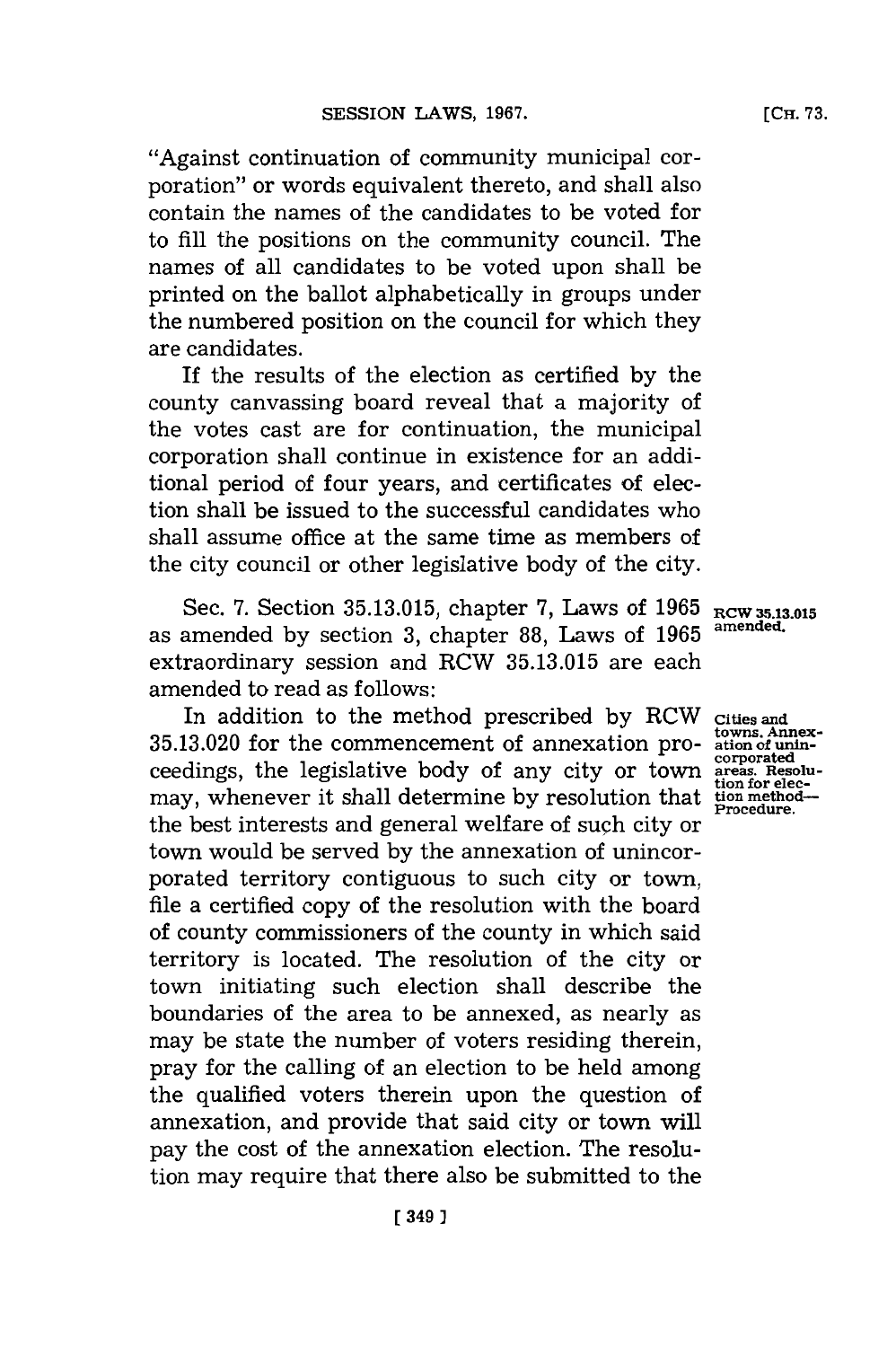**Cities and towns. Annexation of unincorporated areas. Resolution for election method-Procedure.**

electorate of the territory sought to be annexed a proposition that all property within the area annexed shall, upon annexation, be assessed and taxed at the same rate and on the same basis as the property of such annexing city or town is assessed and taxed to pay for any then outstanding indebtedness of the city or town to which said area is annexed, contracted prior to, or existing at, the date of annexation. Whenever a city or town has prepared and filed a comprehensive plan for the area to be annexed as provided for in RCW **35.13.177** and **35.13.178,** the resolution initiating the election may also provide for the simultaneous adoption of the comprehensive plan upon approval of annexation **by** the electorate of the area to be annexed. The resolution initiating the election may also provide for the simultaneous creation of a community municipal corporation and election of community council members as provided for in sections **1** through **6** of this **1967** amendatory act upon approval of annexation **by** the electorate of the area to be annexed. The proposition for the creation of a community municipal corporation may be submitted as part of the annexation proposition or may be submitted as a separate proposition.

**RCW 35.13.020** Sec. **8.** Section **35.13.020,** chapter **7,** Laws of **1965** amened. as amended **by** section 4, chapter **88,** Laws of **<sup>1965</sup>** extraordinary session and RCW **35.13.020** are each amended to read as follows:

Election **A** petition for an election to vote upon the an<u>method</u>-Pro-<br>
cedure. <br> **A** persistion of a portion of a county to a contiguous **cedure.** nexation of a portion of a county to a contiguous city or town signed **by** qualified voters resident in the area equal in number to twenty percent of the votes cast at the last election may be filed in the office of the board of county commissioners: *Provided,* That any such petition shall first be filed with the legislative body of the city or town to which the annexation is proposed, and such legislative body shall, **by** resolution entered within sixty days from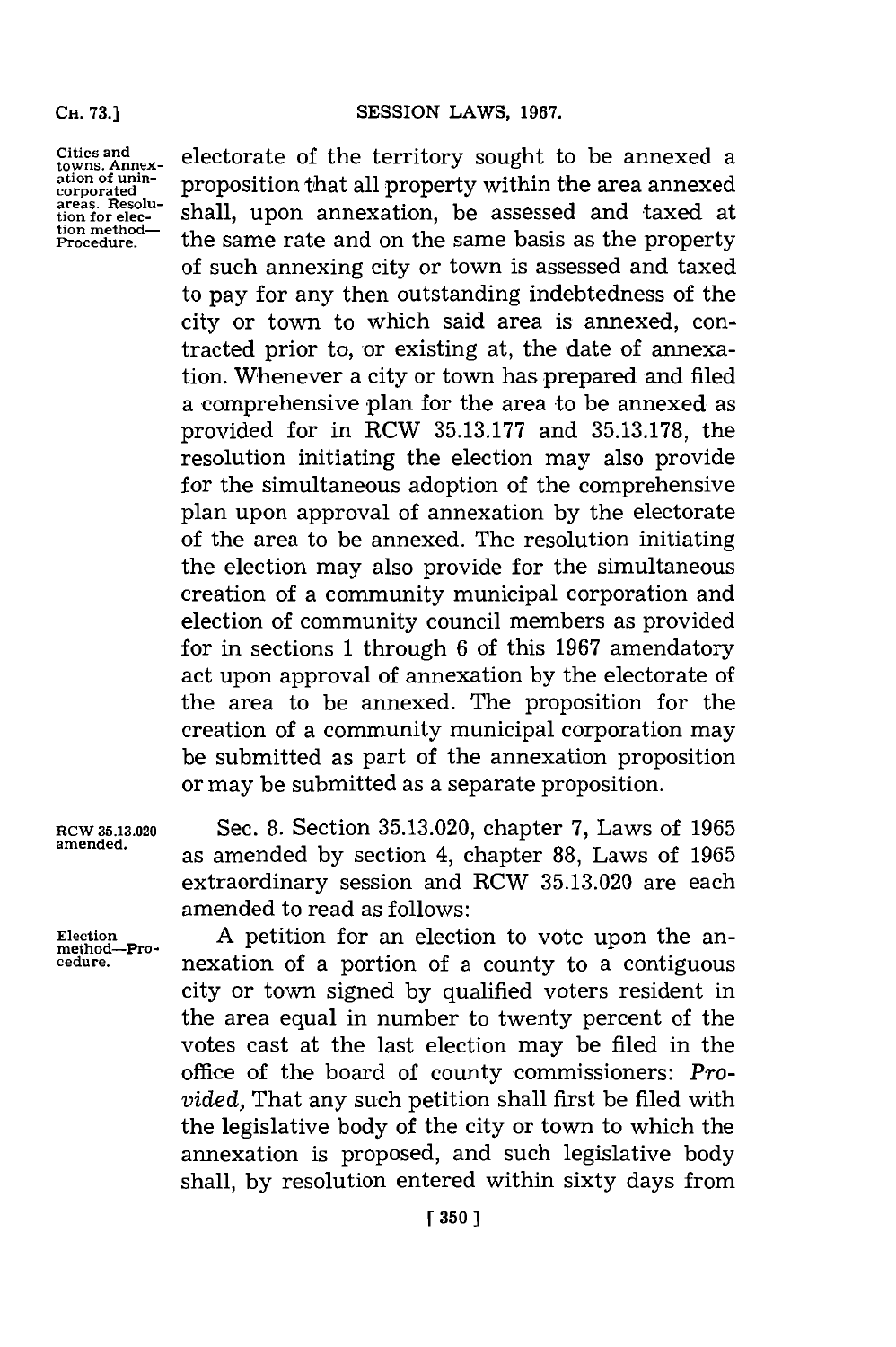the date of presentation, notify the petitioners, either **by** mail or **by** publication in the same manner notice of hearing is required **by** RCW 35.13.040 to be published, of its approval or rejection of the proposed action. The petition may also provide for the simultaneous creation of a community municipal corporation and election of community council members as provided for in sections **1** through **6** of this **1967** amendatory act. The proposition for the creation of a community municipal corporation may be submitted as part of the annexation proposition or may be submitted as a separate proposition. In approving the proposed action, the legislative body may require that there also be submitted to the electorate of the territory to be annexed, a proposition that all property within the area to be annexed shall, upon annexation be assessed and taxed at the same rate and on the same basis as the property of such annexing city or town is assessed and taxed to pay for any then outstanding indebtedness of the city or town to which said area is annexed, contracted prior to, or existing at, the date of annexation. Whenever the legislative body has prepared and filed a comprehensive plan for the area to be annexed as provided for in RCW **35.13.177** and **35.13.178,** the legislative body in approving the proposed action, may require that the comprehensive plan be simultaneously adopted upon approval of annexation **by** the electorate of the area to be annexed. The approval of the legislative body shall be a condition precedent to the filing of such petition with the board of county commissioners as hereinafter provided. The costs of conducting such election shall be a charge against the city or town concerned.

Sec. 9. Section 35.13.030, chapter 7, Laws of 1965 RCW 35.13.030 as amended **by** section **5,** chapter **88,** Laws of **1965 amended.** extraordinary session and RCW **35.13.030** are each amended to read as follows: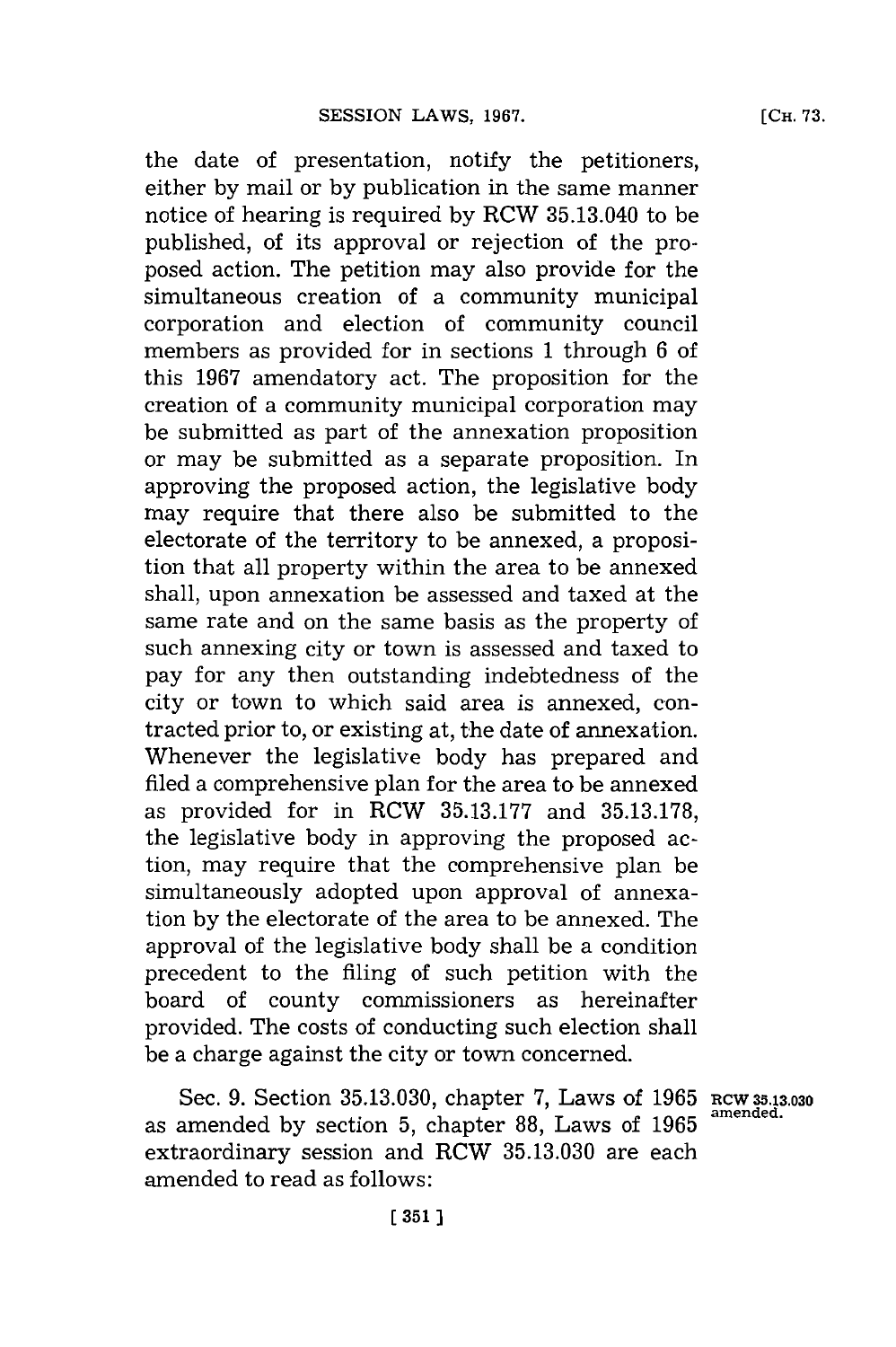**CH. 73.]**

**Cities and towns. Annex-ation-Election method-Petition for elec-tion-Contents.**

**A** petition filed with the county commissioners to call an annexation election shall particularly describe the boundaries of the area proposed to be annexed, state the number of voters residing therein as nearly as may be, state the provisions, if any there be, relating to assumption of debt **by** the owners of property of the area proposed to be annexed, and/or the simultaneous adoption of a comprehensive plan for the area proposed to be annexed, and shall pray for the calling of an election to be held among the qualified voters therein upon the question of annexation. If the petition also provides for the creation of a community municipal corporation and election of community council members, the petition shall also describe the boundaries of the proposed service area, state the number of voters residing therein as nearly as may be, and pray for the election of community council members **by** the qualified voters residing in the service area.

**RCW 35.13.080** Sec. **10.** Section **35.13.080,** chapter **7,** Laws of **<sup>1965</sup> amended.** as amended **by** section **6,** chapter **88,** Laws of **1965** extraordinary session and RCW **35.13.080** are each amended to read as follows:

**Election meth-** Notice of an annexation election shall particu- **od-Notice of election.** larly describe the boundaries of the area proposed to be annexed, describe the boundaries of the proposed service area if the simultaneous creation of a community municipal corporation is provided for, state the objects of the election as prayed in the petition or as stated in the resolution and require the voters to cast ballots which shall contain the words "For annexation" and "Against annexation" or words equivalent thereto, or contain the words "For annexation and adoption of comprehensive plan" and "Against annexation and adoption of comprehensive plan" or words equivalent thereto in case the simultaneous adoption of a comprehensive plan is proposed, and, if appropriate, the words "For creation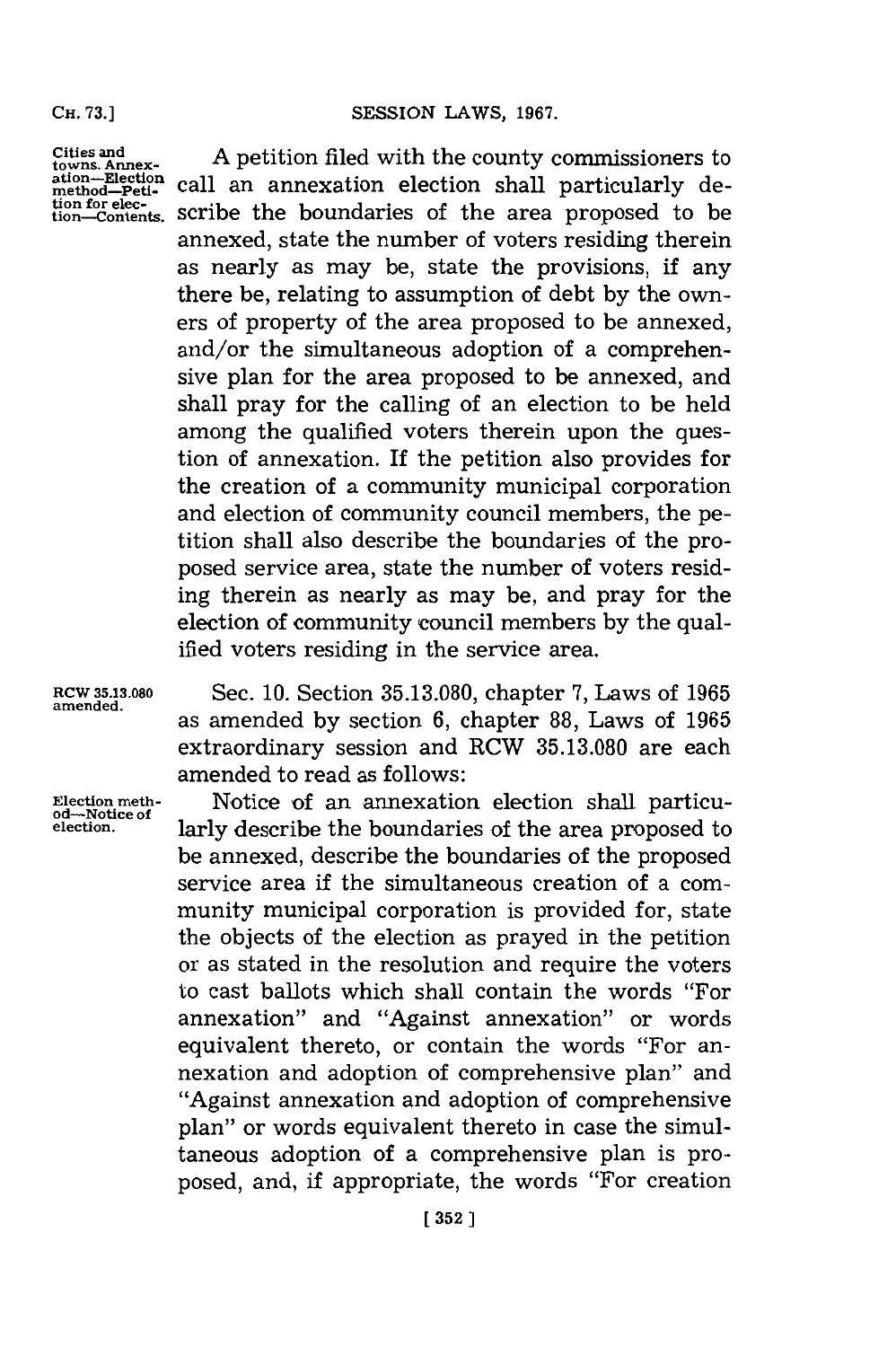of community municipal corporation" and "Against creation of community municipal corporation" or words equivalent thereto, or contain the words "For annexation and creation of community municipal corporation" and "Against annexation and creation of community municipal corporation" or words equivalent thereto in case the simultaneous creation of a community municipal corporation is proposed, and which in case the assumption of indebtedness is proposed, shall contain as a separate proposition, the words "For assumption of indebtedness" and "Against assumption of indebtedness" or words equivalent thereto. If the creation of a community municipal corporation and election of community council members is provided for, the notice shall also require the voters within the service area to cast ballots for candidates for positions on such council. The notice shall be posted for at least two weeks prior to the date of election in four public places within the area proposed to be annexed and published for at least two weeks prior to the date of election in a newspaper printed and published within the limits of the territory proposed to be annexed, or, if there is no such newspaper, in a newspaper printed and published in the city or town to which the area is proposed to be annexed, or if there is no newspaper published in the city or town, in a newspaper of general circulation in the area published and printed in the county. Such notice shall be in addition to the notice required **by** chapter **29.27** RCW.

Sec. **11.** Section **35.13.090,** chapter **7,** Laws of **1965** Rcw **35.13.090** as amended **by** section **7,** chapter **88,** Laws of **1965 amended.** extraordinary session and RCW **35.13.090** are each amended to read as follows:

On the Monday next succeeding the annexation election, the county canvassing board shall proceed to canvass the returns thereof and shall submit the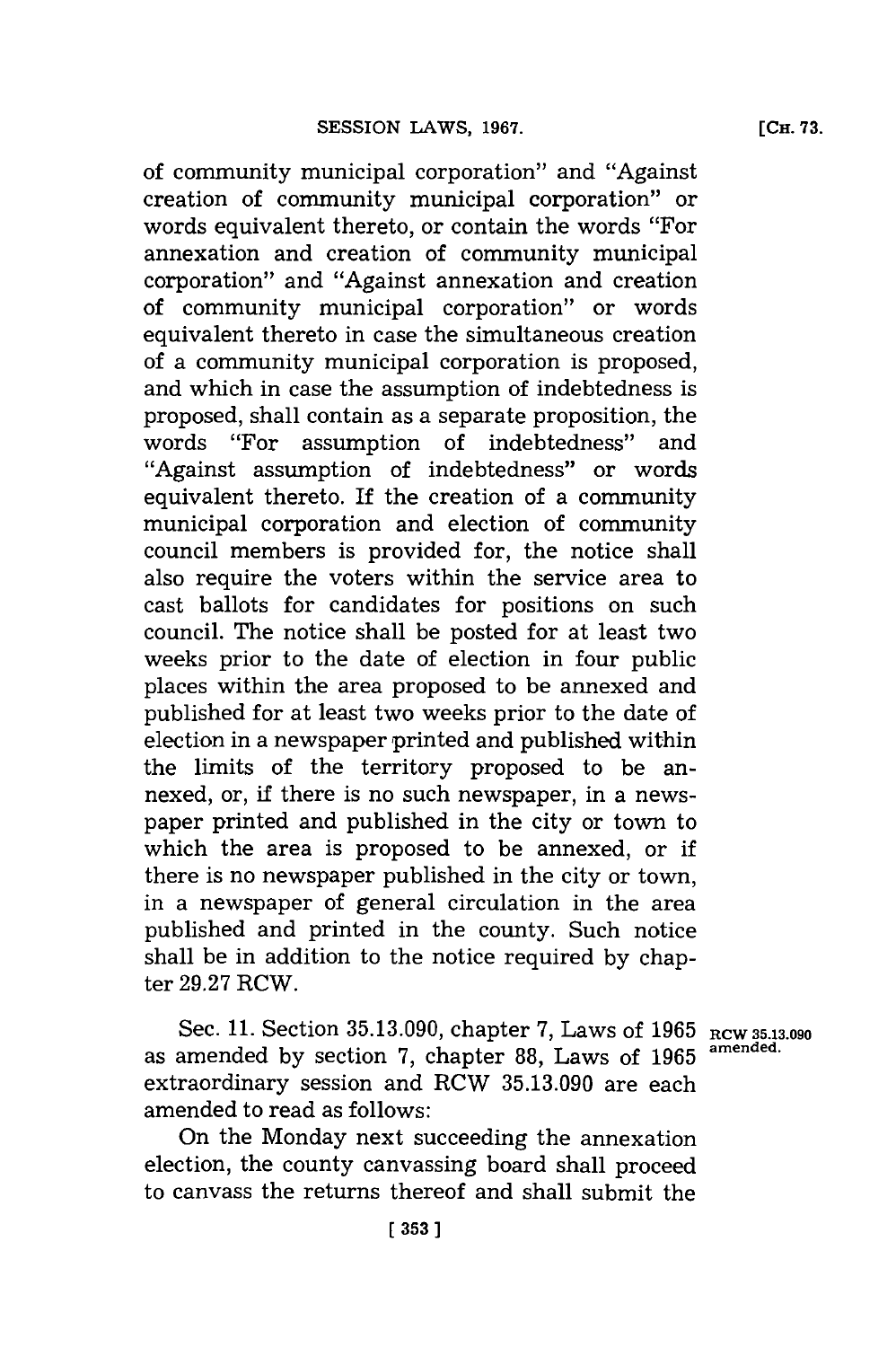#### Ca. **73.]SESSION** LAWS, **1967.**

**Cities and towns-Annex-ation-Election method-Can-vass-Vote re- quired. Assumptino indebtedes-- Creation of community municipal cor- poration-Cer-tification.**

statement of canvass to the board of county commissioners.

The proposition for or against annexation or for or against annexation and adoption of the comprehensive plan, or for or against creation of a community municipal corporation, or any combination thereof, as the case may be, shall be deemed approved if a majority of the votes cast on that proposition are cast in favor of annexation or in favor of annexation and adoption of the comprehensive plan, or for creation of the community municipal corporation, or any combination thereof, as the case may be. **If** a proposition for or against assumption of indebtedness was submitted to the electorate, it shall be deemed approved if a majority of at least threefifths of the electors of the territory proposed to be annexed voting on such proposition vote in favor thereof, and the number of persons voting on such proposition constitutes not less than forty percent of the total number of votes cast in such territory at the last preceding general election. If either or both propositions were approved **by** the electors, the board shall enter a finding to that effect on its minutes, a certified copy of which shall be forthwith transmitted to and filed with the clerk of the city or town to which annexation is proposed, together with a certified abstract of the vote showing the whole number who voted at the election, the number of votes cast for annexation and the number cast against annexation or for annexation and adoption of the comprehensive plan and the number cast against annexation and adoption of the comprehensive plan or for creation of a community municipal corporation and the number cast against creation of a community municipal corporation, or any combination thereof, as the case may be, and if a proposition for assumption of indebtedness was submitted to the electorate, the abstract shall include the num-

**CH. 73.]**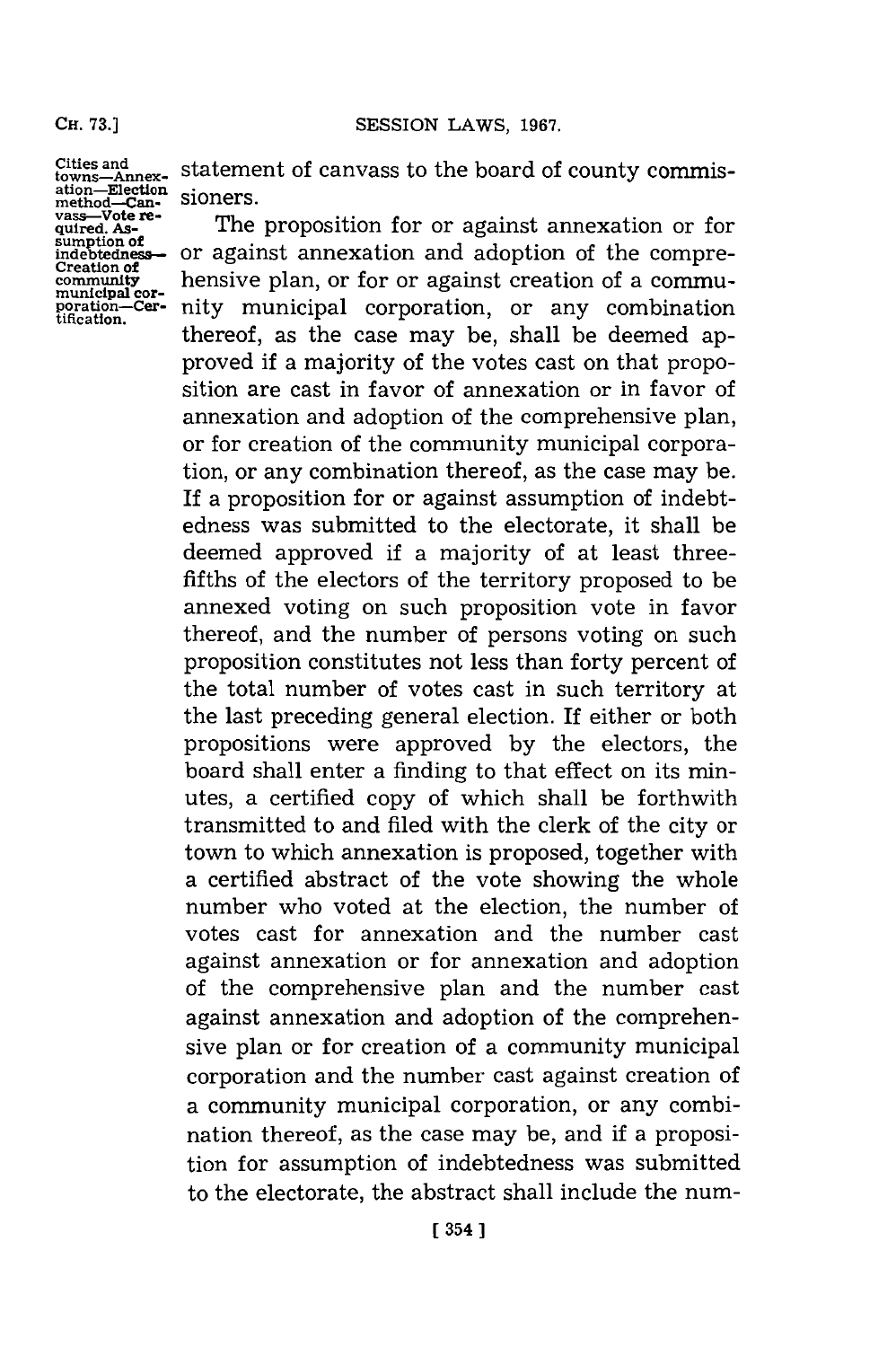ber of votes cast for assumption of indebtedness and the number of votes cast against assumption of indebtedness, together with a statement of the total number of votes cast in such territory at the last preceding general election. If the proposition for creation of a community municipal corporation was submitted and approved, the abstract shall include the number of votes cast **for** the candidates for community council positions and certificates of election shall be issued to the successful candidates who shall assume office within ten days after the election.

Sec. 12. Section **35.13.100,** chapter **7,** Laws of **1965 RCW 35.13.100** as amended by section 8, chapter 88, Laws of 1965 extraordinary session and RCW **35.13.100** are each amended to read as follows:

Upon filing of the certified copy of the finding of **Election** meththe board of county commissioners, the clerk shall **to effectuate.** transmit it to the legislative body of the city or town at the next regular meeting or as soon thereafter as practicable. If a proposition relating to annexation or annexation and adoption of the comprehensive plan or creation of a community municipal corporation, or both, as the case may be was submitted to the voters and such proposition was approved, the legislative body shall adopt an ordinance providing for the annexation or adopt ordinances providing for the annexation and adoption of the comprehensive plan, or adopt an ordinance providing for the annexation and creation of a community municipal corporation, as the case may be. If a proposition for annexation or annexation and adoption of the comprehensive plan or creation of a community municipal corporation, as the case may be, and a proposition for assumption of indebtedness were both submitted, and were approved, the legislative body shall adopt an ordinance providing for the annexation or annexation and adoption of the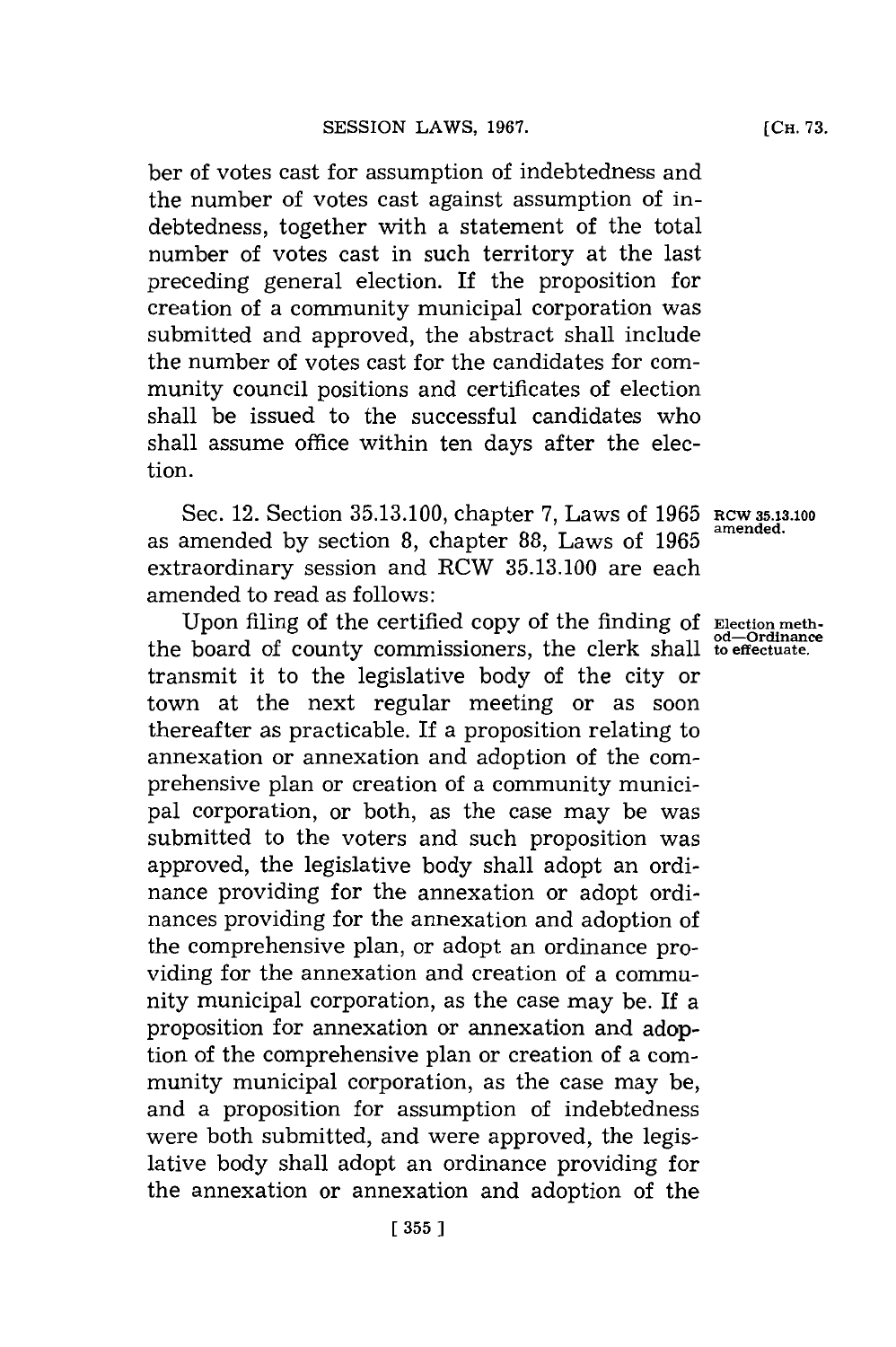**CH. 73.]**

**Cities and towns. Annexation.**

comprehensive plan or annexation and creation of a community municipal corporation including the assumption of indebtedness. If the propositions were submitted and only the annexation or annexation and adoption of the comprehensive plan or annexation and creation of a community municipal corporation proposition was approved, the legislative body may, if it deems it wise or expedient, adopt an ordinance providing for the annexation or adopt ordinances providing for the annexation and adoption of the comprehensive plan, or adopt ordinances providing for the annexation and creation of a community municipal corporation, as the case may be.

**ad-Effective**

**RCW 35.13.110** Sec. **13.** Section **35.13.110,** chapter **7,** Laws of **1965** amened. as amended **by** section **9,** chapter **88,** Laws of **<sup>1965</sup>** extraordinary session and RCW **35.13.110** are each amended to read as follows:

**Election meth-** Upon the date fixed in the ordinance of annexation, the area annexed shall become a part of the city or town. Upon the date fixed in the ordinances of annexation and adoption of the comprehensive plan, the area annexed shall become a part of the city or town and property in the annexed area shall be subject to and a part of the comprehensive plan, as prepared and filed as provided for in RCW **35.13.177** and **35.13.178.** Upon the date fixed in the ordinances of annexation and creation of a community municipal corporation, the area annexed shall become a part of the city or town, the community municipal corporation shall be deemed organized, and property in the service area shall be deemed subject to the powers granted to such corporation as provided for in this **1967** amendatory act. **All** property within the territory hereafter annexed shall, if the proposition approved **by** the people so provides after June 12, **1957,** be assessed and taxed at the same rate and on the same basis as the property of such annexing city is assessed and taxed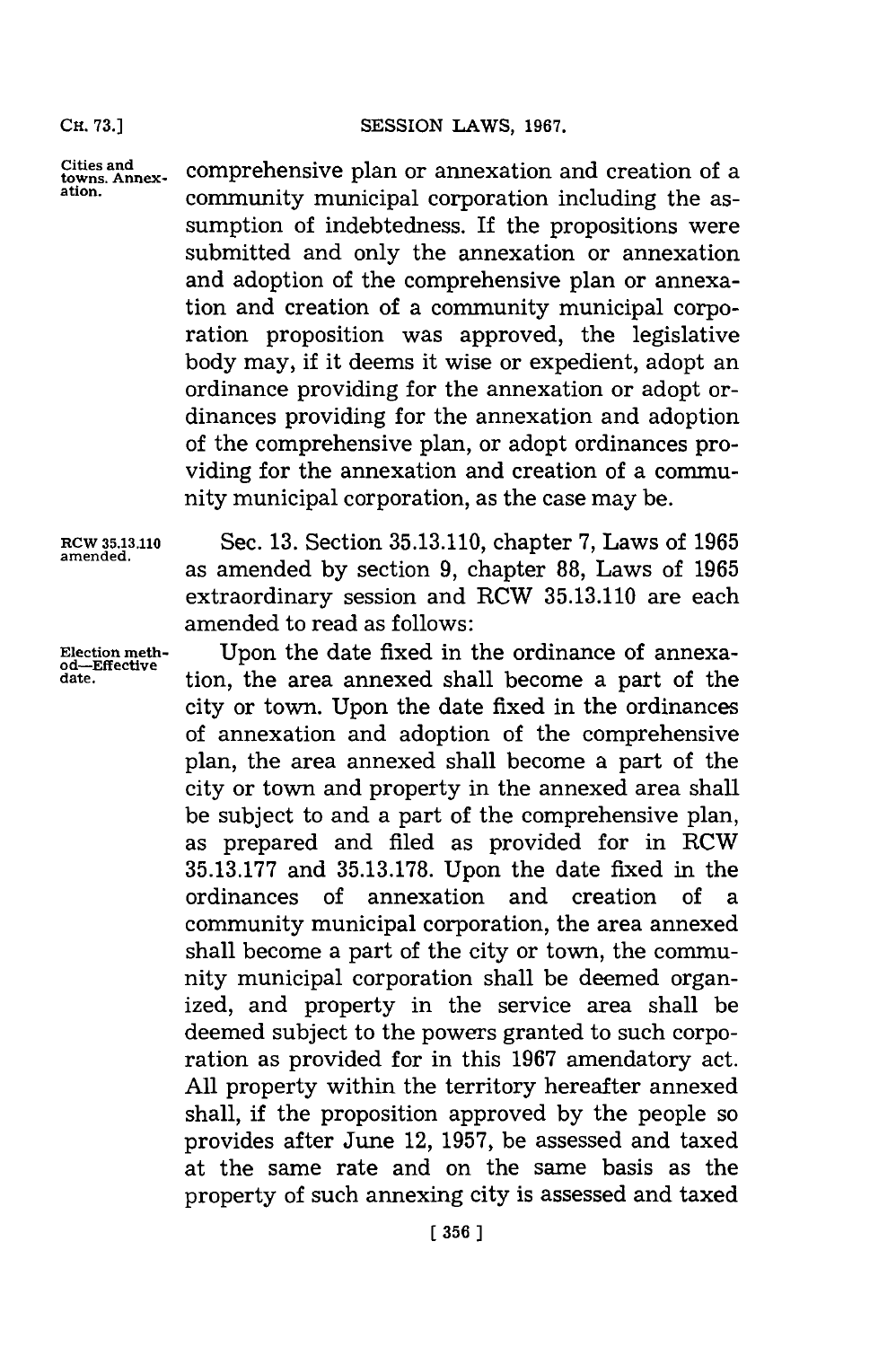to pay for any then outstanding indebtedness of the city or town to which said area is annexed, contracted prior to, or existing at, the date of annexation.

Sec. 14. Section 35.10.210, chapter 7, Laws of 1965 RCW 35.10.210 and RCW 35.10.210 are each amended to read as *follows:*

The council, or other legislative body, of either **Consolidatio** of such contiguous corporations, upon receiving a  $t_{\text{ion}}^{\text{petuon}-\text{Elec}}$ petition therefor signed **by** not less than one-fifth of the qualified electors of such corporation, as shown **by** the votes cast at the last general municipal election held in such corporation, shall, within ninety days after receiving such petition, cause to be submitted to the electors of each of such corporations, at a special election to be held for that purpose, the question whether such corporations shall become consolidated into one corporation, and, in case the existing corporations are operating under different forms of government, shall submit to said electors the question as to which of the forms then in use **by** the existing corporations shall be the form of government under which the new corporation shall be organized and operated: *Provided,* That in all cases wherein cities and towns of the third or fourth classes desire annexation to a city of the first class either the question of consolidation or form of government shall be submitted to the electors of such city of the first class. The question of consolidation may also provide for the creation of a community municipal corporation for the smaller of the two cities as provided for in sections **1** through **6** of this **1967** amendatory act. The proposition for creation of a community municipal corporation may be submitted as part of the consolidation proposition or may be submitted as a separate proposition.

Sec. 15. Section 35.10.220, chapter 7, Laws of 1965 RCW 35.10.220 and RCW 35.10.220 are each amended to read as **follows:**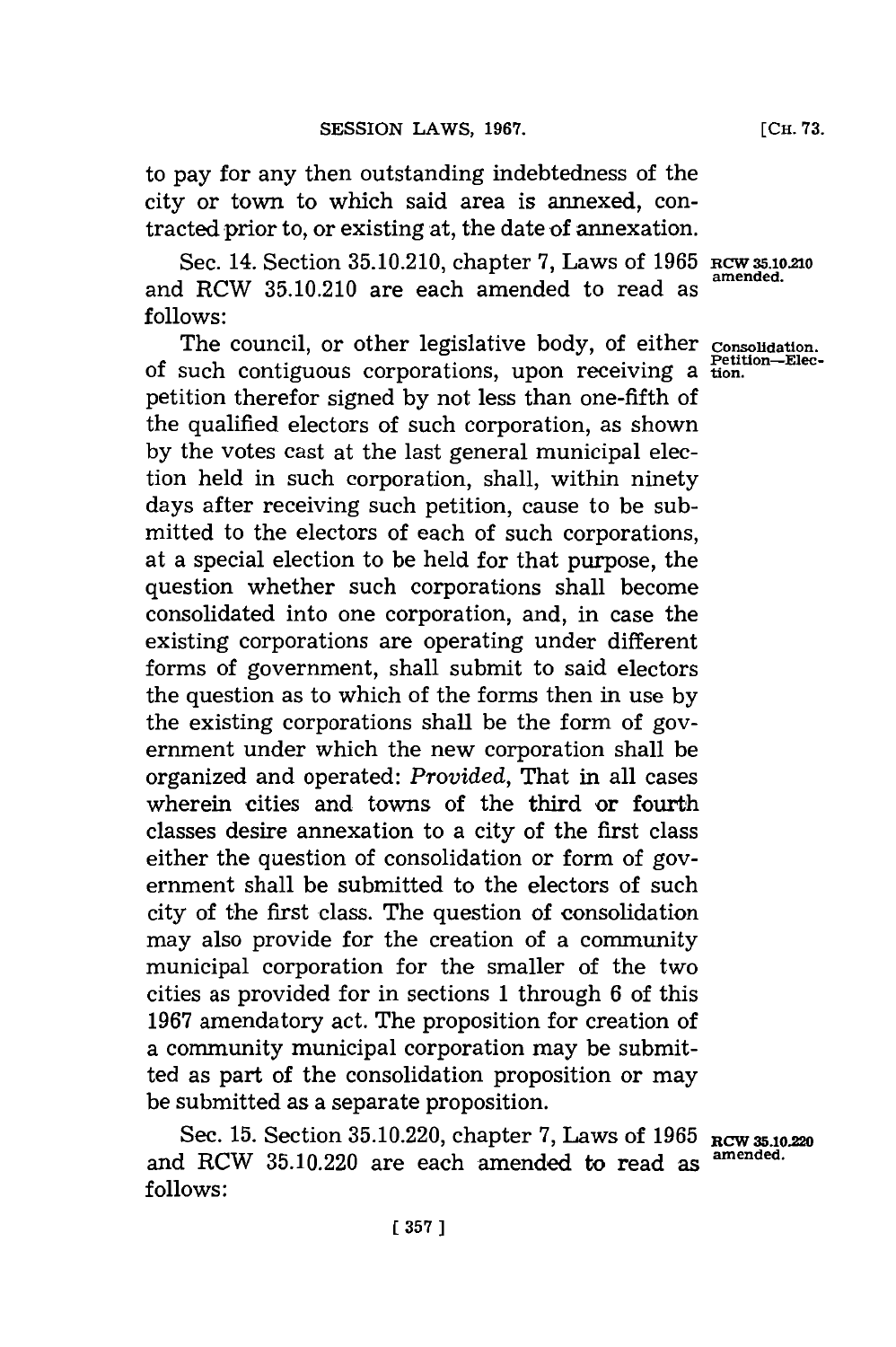**CH. 73.]**

**Cities and towns. Consoll-dation-Designation of election date-No-tice to other corprations afet ed.**

The legislative body receiving such petition shall designate a day upon which such special election shall be held in each of the corporations proposed to be consolidated to determine whether such consolidation or creation of a community municipal corporation, or both, as the case may be, shall be effected, and shall give written notice thereof to the legislative body of each of the corporations proposed to be consolidated, which notice shall designate the name of the proposed new corporation in all cases except the proposed annexation of cities or towns of the third or fourth class to a city of the first class.

Duty to call<br>election-No-<br>tice

**RCW 35.1.230** Sec. **16.** Section **35.10.230,** chapter **7,** Laws of **<sup>1965</sup> amended,** and RCW **35.10.230** are each amended to read as **f ollows:**

Upon the giving and receiving of such notice, it **tice,** shall be the duty of the legislative body of each of the corporations proposed to be consolidated or consolidated with provision for creation of a community municipal corporation, except the legislative body of a city of the first class in case of the proposed annexation of cities or towns of the third or fourth class to such city of the first class, to cause to be called a special election and in addition to the election notice required **by** chapter **29.27** RCW to give notice of such special election **by** publication for four weeks prior to such election, in a legal newspaper published in such corporation, or in case no legal newspaper is published therein, then in a legal newspaper published in the county and of general circulation in such corporation. Such notice shall distinctly state the propositions to be submitted, the names of the corporations proposed to be consolidated, the name of the proposed new corporation, and the class to which such proposed new corporation will belong, and shall invite the electors to vote upon such proposition **by** placing a cross "X"' upon their ballots after the words "For consolidation" or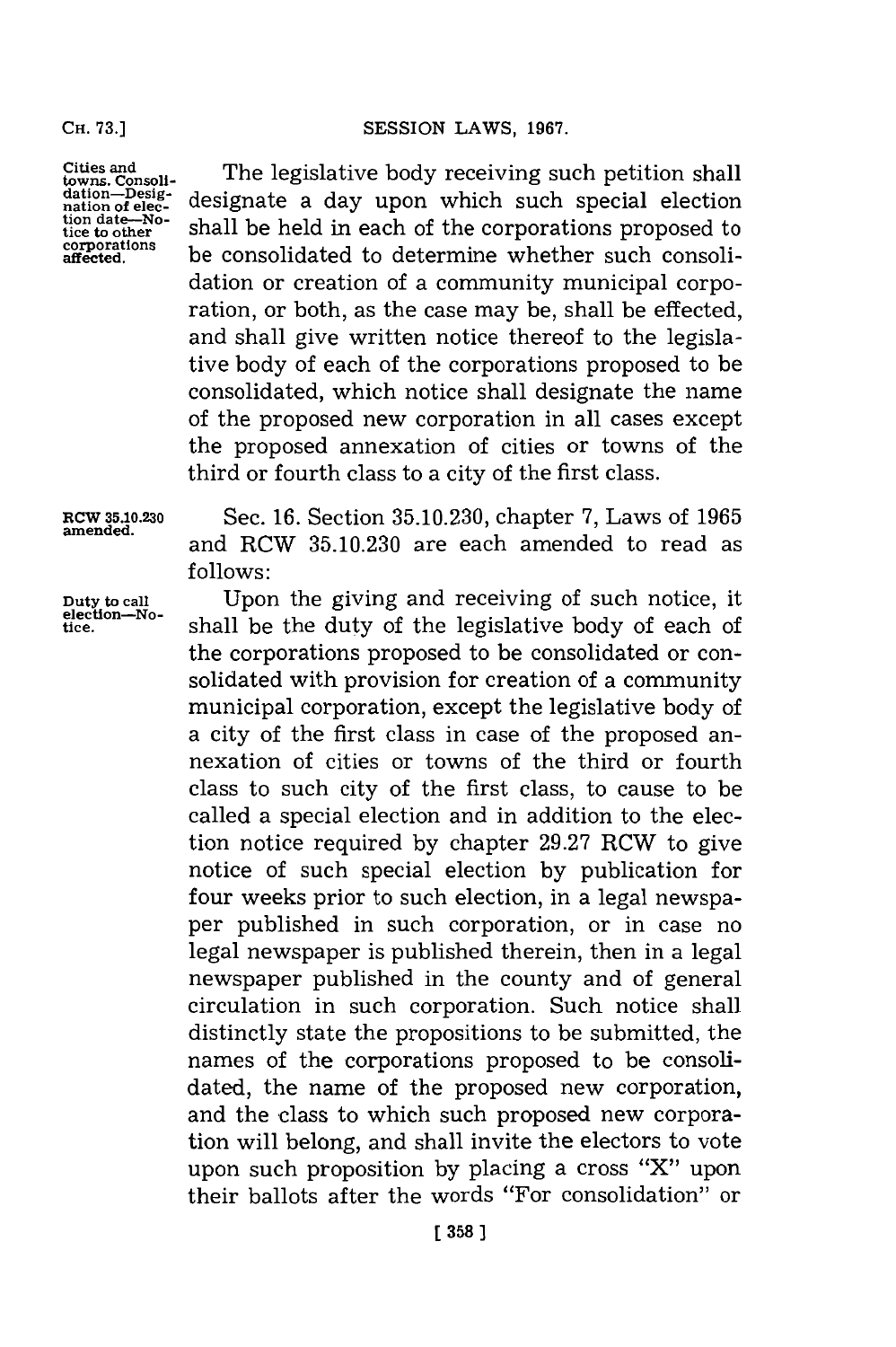"Against consolidation," and, if appropriate, the words "For creation of community municipal corporation" and "Against creation of community municipal corporation" or words equivalent thereto or "For consolidation and creation of community municipal corporation" or "Against consolidation and creation of community municipal corporation" and, in case the question of the form of government of the proposed new corporation is submitted, to place a cross "X" upon their ballots after the words describing the forms being submitted, for example "For commission form of government" or "For councilmanic form of government" or "For council-manager form of government".

Sec. 17. Section 35.10.240, chapter 7, Laws of 1965 RCW 35.10.240 amended. and RCW 35.10.240 are each amended to read as **follows:**

In all cases, except the proposed annexation of Cities and<br>towns.Consoli-<br>eis or towns of the third or fourth classes to a city dation—Can-<br>the first class, the county canvassing board shall Joint conven-<br>the votes cast th cities or towns of the third or fourth classes to a city of the first class, the county canvassing board shall canvass the votes cast thereat. The votes cast in each of such corporations shall be canvassed separately, and the statement shall show the whole number of votes cast, the number of votes cast for consolidation and the number of votes cast against consolidation, the number of votes cast for creation of a community municipal corporation and the number of votes cast against creation of a community municipal corporation, or both, as the case may be, in each of such corporations. In case the question of the form of government of the new corporation shall have been submitted at such election, the votes thereon shall be canvassed in like manner as the votes on consolidation, and the result of such canvass shall be included in the statement, showing the total number of votes cast in all of the corporations for each form of government submitted. **A** certified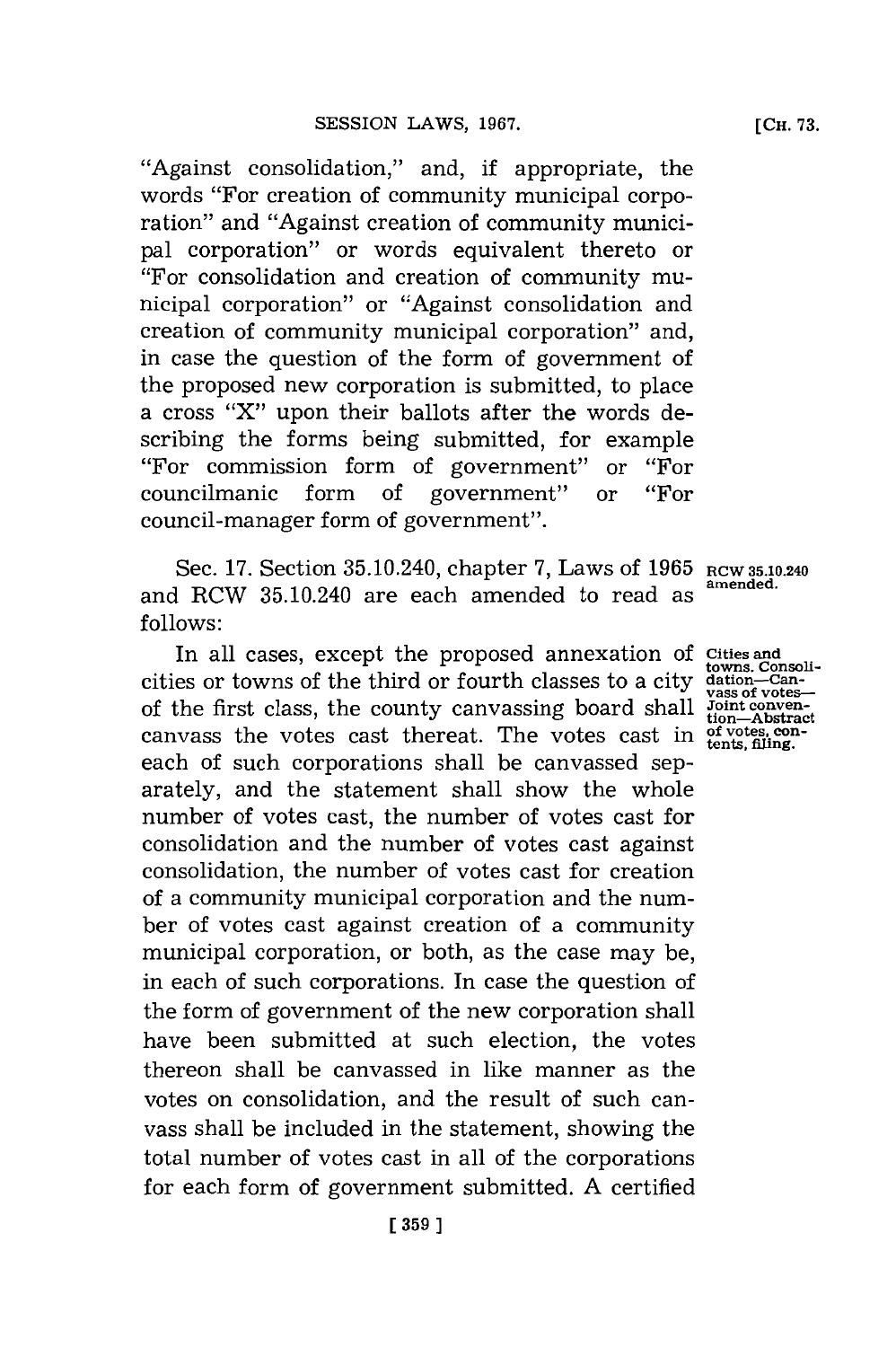## **Cif.73.]SESSION LAWS, 1967.**

Cir. **73.]**

**Cities and towns. ConsoUi-dation-Can-vass of votes-Joint conven- tion-Abstract of votes, con- tents, Miing.**

copy of such statement shall be filed with the legislative body of each of the corporations affected.

If it shall appear upon such statement of canvass that a majority of the votes cast in each of such corporations were in favor of consolidation or consolidation and creation of a community municipal corporation, the legislative bodies of each of such corporations shall meet in joint convention at the usual place of meeting of the legislative body of that one of the corporations having the largest population as shown **by** the last United States census, on the second Monday next succeeding the receipt of the statement of canvass to prepare an abstract of votes cast incorporating therein the information contained in the statement of canvass and declaring the consolidation adopted or consolidation adopted and a community municipal corporation created, and if such issue were submitted, declaring the form of government to be that form for which a majority of all the votes on that issue were cast. **A** duly certified copy of such abstract shall be filed with the legislative body of each of the corporations affected and recorded upon its minutes, and it shall be the duty of the clerk, or other officer performing the duties of clerk, of each of such legislative bodies, to transmit to the secretary of state a duly certified copy of the record of such abstract.

RCW **3.10.M** Sec. **18.** Section **35.10.260,** chapter **7,** Laws of **1965 amended,** and RCW **35.10.260** are each amended to read as **follows:**

Effective date **From and after the date of such entry such cor-** of consolida-<br> **Example 3** tign-Terms of porations shall be deemed to be consolidated into **tion-Terms of** porations shall be deemed to be consolidated into **office.** one corporation under the name and style of "The City, (or town as the case may be) of **.........** (naming it), with the powers conferred, or that may hereafter be conferred, **by** law, upon municipal corporations of the class to which the same shall belong, and the officers elected at such election, upon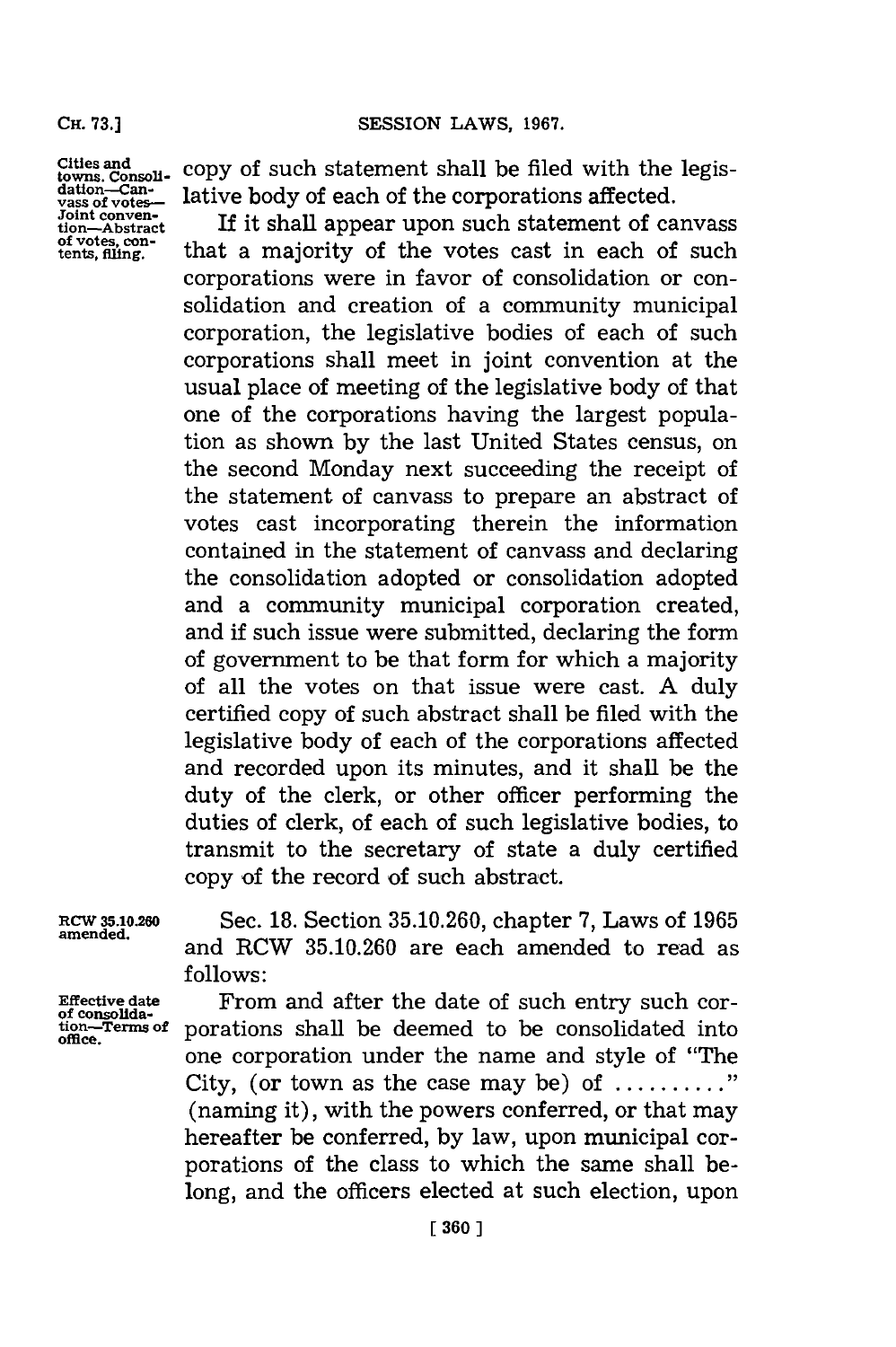qualifying as provided **by** law, shall be entitled to enter immediately upon the duties of their respective offices, and shall hold such offices respectively until the next regular general election to be held in such city or town, and until their successors are elected and qualified. If the proposition also provided for the creation of a community municipal corporation, such corporation shall be deemed organized with the powers granted to such corporation **by** this **1967** amendatory act.

Sec. **19.** Section **35.10.270,** chapter **7,** Laws of **1965** RCW **35.10.270** and RCW 35.10.270 are each amended to read as **follows:**

When the electors of any city, or town, of the **Annexation of** rd or fourth class shall vote upon the question of or town to first third or fourth class shall vote upon the question of  $\frac{\text{third class city}}{\text{of last city}}$ <br>annexation, or creation of a community municipal  $\frac{\text{class city}}{\text{of the}-\text{Canvass}}$ annexation, or creation of a community municipal corporation as provided for in sections 1 through 6  $\frac{C_{\text{cm}}}{\text{ttion}}$ . of this **1967** amendatory act, or both, as the case may be, to a city of the first class, the canvassing authority shall canvass the votes and, if it appear that a majority be in favor of annexation or creation of a community municipal corporation, or both, the legislative body of such city or town shall, **if** said city of the first class is divided into wards and governed **by** 'councilmen elected from such wards respectively, forthwith cause a census to be taken **by** one or more competent persons, of all the inhabitants of such city or town. In such census the full name of each person shall be plainly written, and the names alphabetically arranged and regularly numbered in one complete series, and said census shall be verified before an officer authorized to administer oaths. Upon the completion of such census the legislative body of such city or town shall forthwith file a petition, together with a certified abstract of the votes so taken and canvassed and a copy of the census, if one has been taken, with the legislative body of such city of the first class, praying for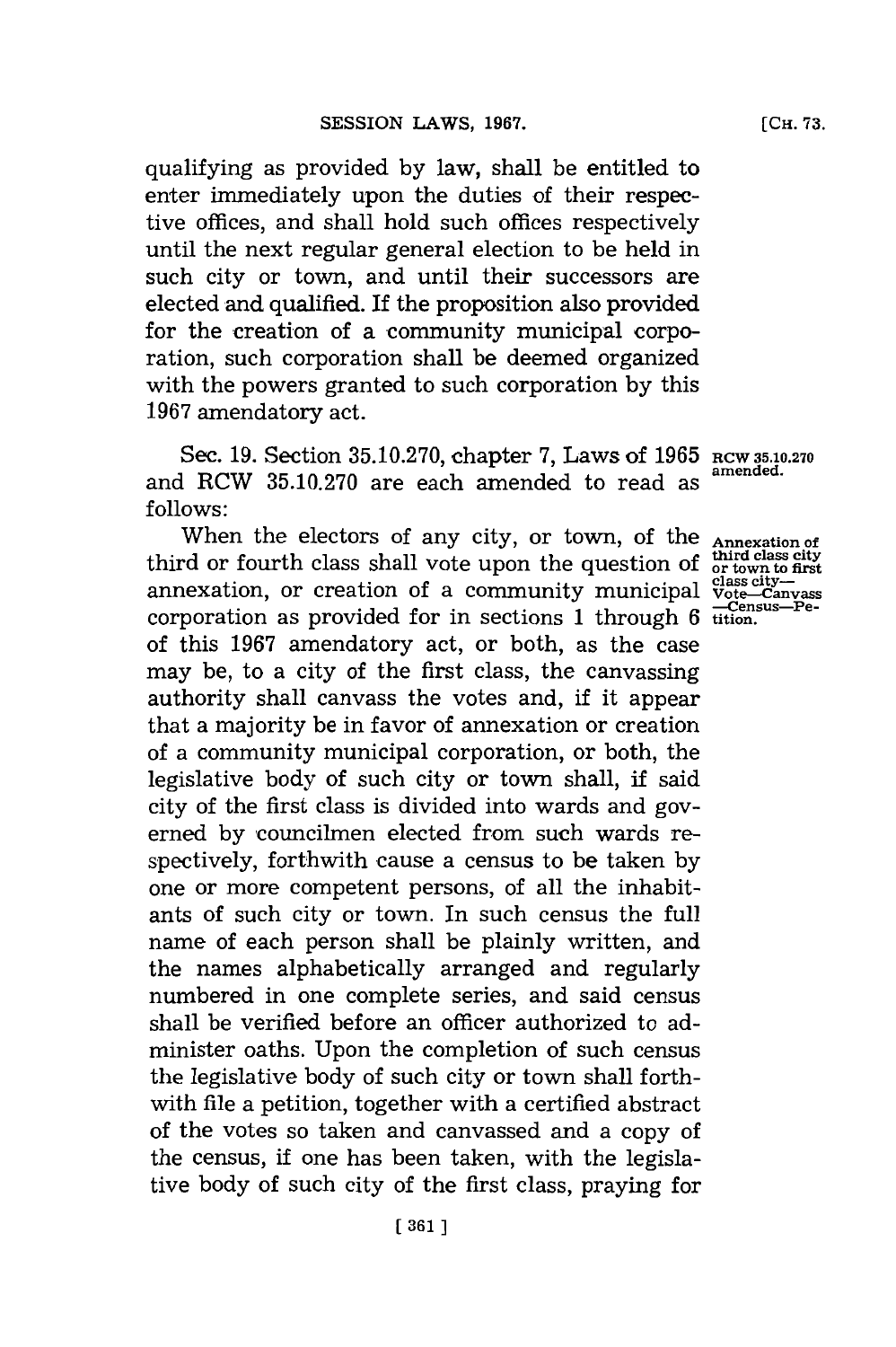#### CH. **73.]SESSION** LAWS, **1967.**

**CH. 73.]**

**Annexation,** annexation or annexation and creation of a community municipal corporation under the name of such city of the first class.

**RCW 35.10.280** Sec. 20. Section **35.10.280,** chapter **7,** Laws of **1965** and RCW 35.10.280 are each amended to read as **follows:**

**Third class city** At the next regular meeting of the legislative **or town to first** body of such city of the first class following the first class city. **filing of such petition**, or as soon thereafter as practicable, said legislative body shall proceed to hear such petition and abstract, and census if any, and if such legislative body deem it wise and expedient to take and annex or take and annex with creation of a community municipal corporation such city or town of the third or fourth class, it shall pass an ordinance, in the manner required **by** law and the charter of such city, declaring such city or town annexed or annexed with creation of a community municipal corporation to said city of the first class, which ordinance, in case said city is divided into wards and governed **by** councilmen elected from such wards respectively and the population of said city or town annexed, or annexed with creation of a community municipal corporation, as shown **by** said census, is sufficient to constitute one or more wards of said city of the first class, shall provide that such city or town be annexed or annexed with creation of a community municipal corporation as one or more wards according to population, and shall describe the boundaries of and assign a number, or numbers, to such ward or wards. In case the population of such annexed city or town be not sufficient to constitute a ward or wards of the city of the first class, the territory embraced in such annexed city or town shall, **by** said ordinance, be assigned to and become a part of the ward or wards of such city of the first class contiguous to such annexed city or town. In case said city of the first class be not divided into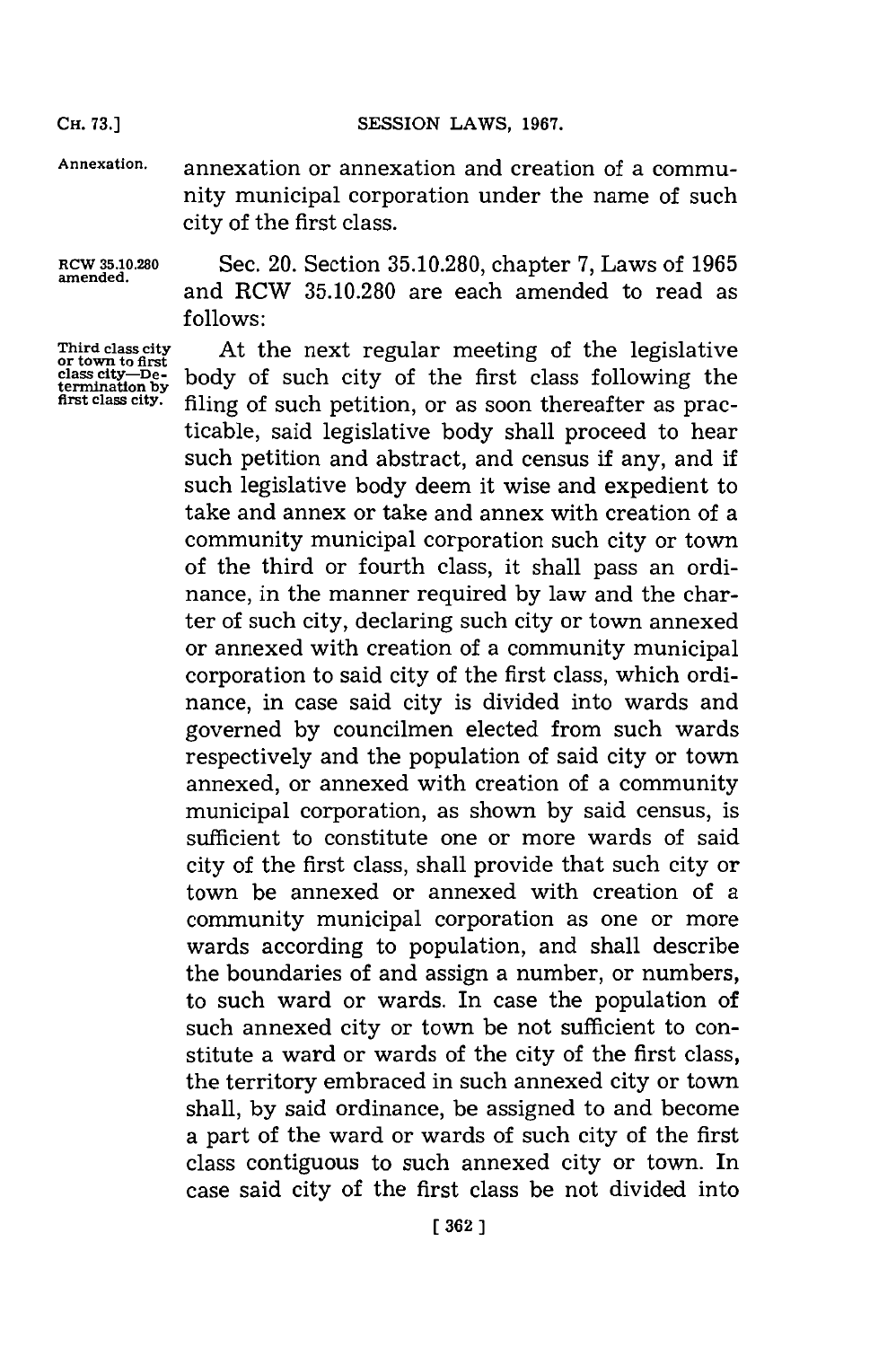wards, said ordinance shall simply provide that said city or town be annexed or annexed with creation of a community municipal corporation to such city of the first class.

Sec. 21. Section **35.10.290,** chapter **7,** Laws of **1965 RCW 5.1.290** and RCW 35.10.290 are each amended to read as **follows:**

Upon the taking effect of such ordinance of such **When effective.** city of the first class, such city or town of the third or fourth class shall thereupon become a part of such city of the first class under the name and style of such city and subject to its charter and all of its laws and ordinances then in force and subject to the powers set forth in this act if a community municipal corporation was created.

In case such city or town shall have been annexed as a new ward or wards of such city of the first class, the legislative body thereof shall immediately cause to be called a special election to be held in such new ward or wards for the purpose of electing one councilman from each such ward, who shall hold office until the next general election of such city of the first class, and until his successor is elected and qualified: *Provided,* That if such general election will occur within six months after such annexation no special election for the election of councilmen shall be called. Such special election, **if** one be called, shall be called, held and conducted, and the vote cast thereat shall be canvassed and the result declared, in all respects as provided **by** law and the charter and ordinances of such city of the first class for holding special elections. It shall be the duty of the clerk, or other officer performing the duties of clerk, of such city of the first class, upon the taking effect of the ordinance annexing such city or town, to forthwith transmit to the secretary of state a certified copy of all proceedings had before **[CH. 73.**